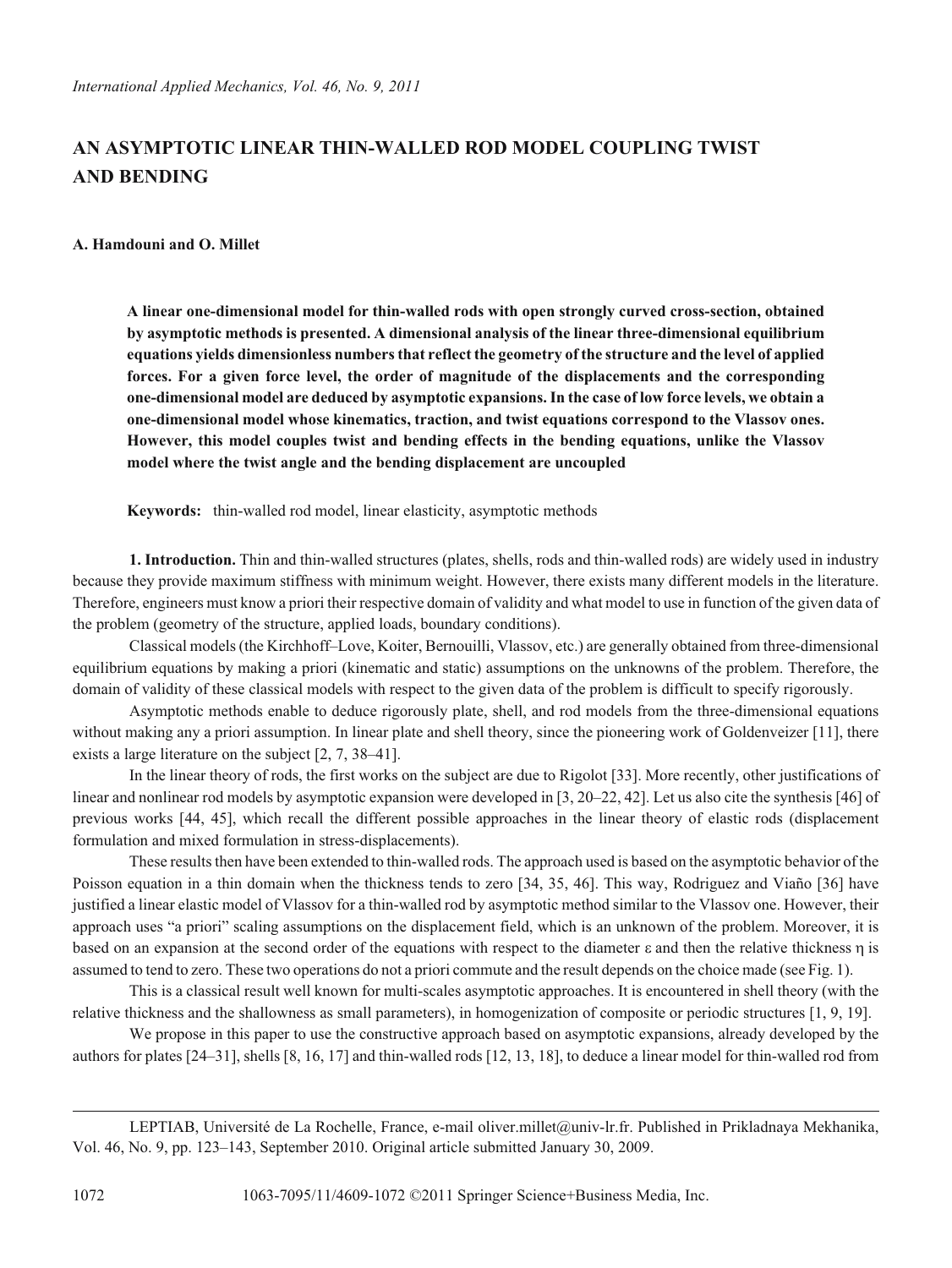

Fig. 1. Existing asymptotic approaches

three-dimensional equations. The approach used is based on a decomposition of the three-dimensional equations on Frenet basis of the initial configuration. Then a dimensional analysis of equilibrium equations lets appear pertinent dimensionless numbers characterizing the geometry and the applied loads. These numbers are measurable and enable to define the domain of validity of the obtained model. Thus the order of magnitude of the displacements and the corresponding asymptotic model are directly deduced from the level of applied forces. This constitutes the constructive character of our approach.

In this paper we limit our analysis to thin-walled rods with strongly curved profile subjected to low force levels. In Lemma 1, we begin with deducing the order of magnitude of the displacements from the level of applied forces. Then the asymptotic expansion of equations leads to the kinematics and to the one-dimensional equilibrium equations of results 1 to 4. The kinematics and the one-dimensional traction and twist equations correspond exactly to Vlassov ones [47]. However, whereas Vlassov theory relies on a priori physical assumptions, in the approach developed here the unknowns of the problem are directly deduced from the three-dimensional equations.

On the other hand, the one-dimensional bending equations obtained in result 4 differ from Vlassov ones. They involve a supplementary term coupling bending and torsion effects, whereas they are uncoupled in Vlassov model. (Such a limitation of Vlassov theory has already been noticed by other authors [5, 6, 23, 43]).

We recall that in linear elastic theory, the thin-walled rods possess the following particular property: an external bending loading whose resultant induces a torque, will generally induce not only a bending displacement but also a twist. In contrary, a torque will induce only a twist, but no bending, at the difference from the model obtained in this paper. That is why we call it model "with coupling between twist and bending." However, let us notice that such a coupling between twist and bending effects exists in the models used for flexural-torsional buckling or in dynamics models for flexural and torsional vibration analysis (see for example [14, 15, 32, 37, 48]), but not for classical linear elastic analysis.

**2. The Three-Dimensional Problem.** We assume once and for all that an origin O and an orthonormal basis ( $e_1, e_2, e_3$ ) have been chosen in  $\mathbb{R}^3$ . We index by a star (\*) all dimensional variables and the variables without a star will denote dimensionless variables. Let  $\omega^*$  be an open cylindrical surface of  $\mathbb{R}^3$ ,  $(Oe_3)$  its axis, whose length is *L* and diameter *d*. We note  $\gamma_g^*$  and  $\gamma_d^*$  its lateral boundary,  $\gamma_1^* = \omega^* \times \{0\}$  and  $\gamma_2^* = \omega^* \times \{L\}$  its extremities.

Let us consider now a thin-walled rod with open cross-section and  $2h$  thickness, whose middle surface is  $\omega^*$ . The thin-walled rod occupies the set  $\overline{\Omega}^* = \overline{\omega}^* \times [-h, h]$  of  $\mathbb{R}^3$  in its reference configuration. We call  $\Gamma_1^* = \gamma_1^* \times [-h, h]$  and  $\Gamma_2^* = \gamma_2^* \times (-h, h]$  the extreme faces,  $\Gamma_g^* = \gamma_g^* \times (-h, h]$  and  $\Gamma_d^* = \gamma_d^* \times (-h, h]$  the lateral faces,  $\Gamma_{\pm}^* = \omega^* \times \{\pm h\}$  the upper and lower  $\rightarrow$ 

faces. Let  $M^*$  be a generic point of the beam. We decompose the vector  $OM^*$  as follows:

$$
\overrightarrow{OM}^* = x_3^* e_3 + \overrightarrow{G}^* C^* + \overrightarrow{C}^* m^* + r^* n,
$$
\n<sup>(1)</sup>

where  $x_3^*$  is the coordinate of the current cross-section containing  $M^*$  on the axis  $(Ox_3^*)$ ,  $G^*$  the point of intersection between the axis  $(Ox_3^*)$  and the current cross-section,  $C^*$  an arbitrary chosen point in the plane of the cross-section (see Fig. 2) located by its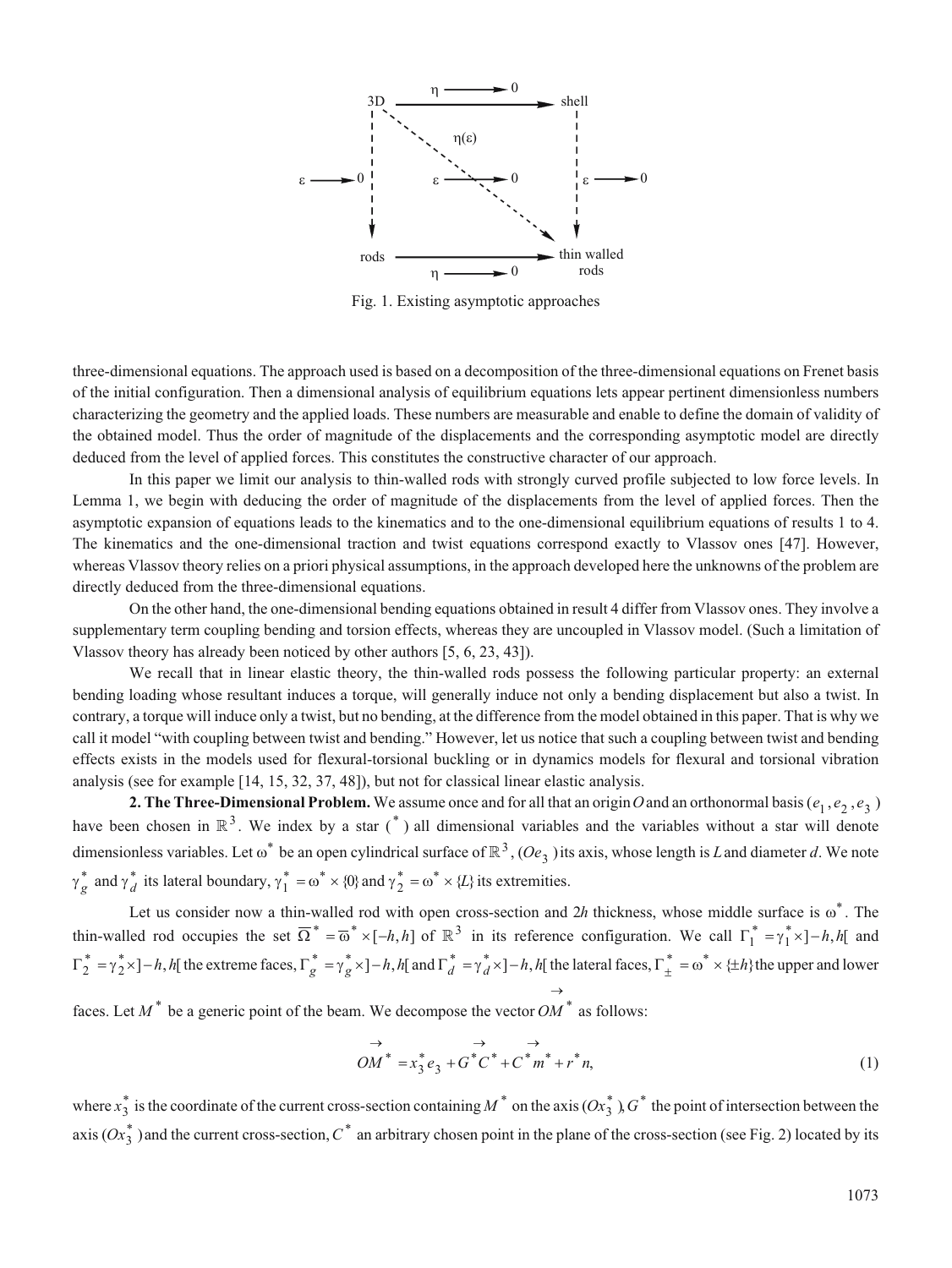

Fig. 2. Scheme of the rod and of the profile in the plane of a section

cartesian coordinates  $(x_1^{c^*}, x_2^{c^*})$ , and  $r^*$  the thickness variable. We call  $C^*$  the intersection curve between  $\omega^*$  and the cross-section. The orthogonal projection  $m^*$  of  $M^*$  on the middle surface is located by its cartesian coordinates  $x^* = (x_1^*, x_2^*)$  or by its curvilinear abscissa  $s^*$  along  $C^*$ . The origin  $s_0^*$  of the curvilinear abscissa is an arbitrary chosen point of  $C^*$ . We note *n* the unit normal and *t* the unit tangent vector of  $C^*$ . Moreover, we call  $l^*$  and  $q^*$  the coordinates of the vector  $C^*m^*$  $\rightarrow$ in the basis  $(t, n)$ . Finally, we call  $\alpha^*$  the angle  $(e_1, t)$  and  $c^*$  the curvature of the curve  $C^*$  (see Fig. 2).

In what follows, we consider only thin-walled rods such as  $\frac{d}{dx}$ *L*  $<< 1, \frac{h}{h}$  $\frac{n}{d}$  << 1 and *h*||  $c^*$  ||<sub>∞</sub> << 1. We assume that the rod is subjected to the applied body forces  $f^* = f_t^* t + f_n^* n + f_3^* e_3$ :  $\overline{\Omega}^* \to \mathbb{R}^3$  and to the applied surface forces  $g^{* \pm} = g_t^{* \pm} t + g_n^{* \pm} n + g_3^{* \pm} e_3$ :  $\overline{\Gamma}_{0 \pm}^* \rightarrow \mathbb{R}^3$ . Moreover, the rod is assumed to be clamped on its extremities  $\Gamma_1^*$  and  $\Gamma_2^*$ , and free on its lateral faces  $\Gamma_g^*$  and  $\Gamma_d^*$ . The unknown of the problem is then the displacement  $U^*:\overline{\Omega}^* \to \mathbb{R}^3$ . Within the framework of linear elasticity, the displacement  $U^*$  and the Cauchy stress tensor  $\sigma^*$  satisfy the linear equilibrium equations:

$$
\begin{cases}\n\text{Div}^* \sigma^* = -f^* \quad \text{in} \quad \Omega^*, \\
U^* = 0 \quad \text{on} \quad \Gamma^*_{0,1}, \\
\sigma^*.N = g^{\pm^*} \quad \text{on} \quad \Gamma^*_{\pm}, \\
\sigma^*.T = 0 \quad \text{on} \quad \Gamma^*_{g,d},\n\end{cases}
$$
\n(2)

where *N* and *T* denote the unit outward normal vector to the upper and lower faces and to the lateral extremities respectively. Within the framework of linear elasticity, the constitutive law of the Hookean material considered writes  $\sigma^* = \lambda Tr(e^*)I + 2\mu e^*$ ,

where  $e^* = \frac{1}{2} \left| \frac{\partial U}{\partial x} \right|$ *M U M*  $\sqrt{a^*}$   $\frac{1}{2}$   $\frac{\partial U^*}{\partial U^*}$ \*  $=\frac{1}{2}\left(\frac{\partial U^*}{\partial M^*}+\frac{\partial U^*}{\partial M^*}\right)$  $+\frac{\partial}{\partial x}$  $\partial$ ĺ l L I  $\backslash$ J  $\overline{\phantom{a}}$ I  $\frac{1}{2} \left( \frac{\partial U^*}{\partial M^*} + \frac{\partial U^*}{\partial M^*} \right)$  denotes the linear strain tensor,  $\lambda$  and  $\mu$  denote the Lamé constants of the material, and the overbar

the transposition operator. Finally the boundary conditions on  $\Gamma_g^* \cup \Gamma_d^*$  are considered on average over the thickness, in order the twist to be of the same order as the bending in the asymptotic model obtained.

**3. Dimensional Analysis of Equilibrium Equations and Reduction to a One-Scale Problem.** First, we decompose the equations such as to separate the axial components from the components in the plane of the cross-section. To do this, let us decompose  $U^*$  on Frenet basis  $(t, n, e_3)$  of the initial configuration as follows:

$$
U^* = u_t^* t + u_n^* n + u_3^* e_3.
$$
 (3)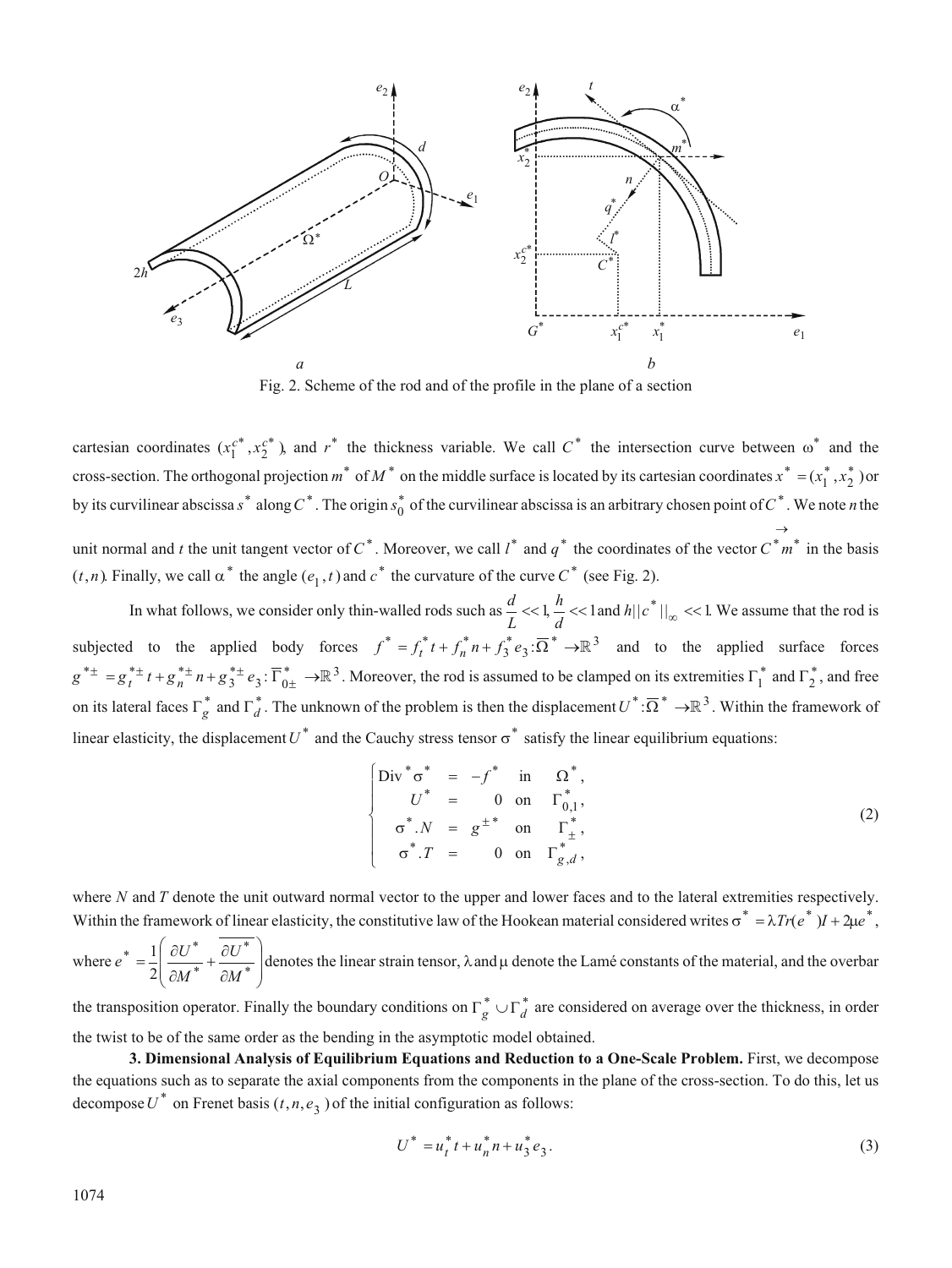Then the gradient of the vector  $U^*$  can be decomposed in the basis  $(t, n, e_3)$  on the following form:

$$
\frac{\partial U^*}{\partial M^*} = \left[k^* \left(\frac{\partial U^*}{\partial s^*} + c^* \Lambda U^*\right) \frac{\partial U^*}{\partial r^*} \frac{\partial U^*}{\partial x_3^*}\right] = \left[k^* \left(\frac{\partial u_n^*}{\partial s^*} - c^* u_n^*\right) \frac{\partial u_n^*}{\partial r^*} \frac{\partial u_n^*}{\partial x_3^*}\right],
$$
\n
$$
k^* \frac{\partial u_n^*}{\partial s^*} \frac{\partial u_n^*}{\partial r^*} \frac{\partial u_n^*}{\partial x_3^*}\right],
$$
\n
$$
k^* \frac{\partial u_3^*}{\partial s^*} \frac{\partial u_3^*}{\partial r^*} \frac{\partial u_3^*}{\partial x_3^*}\right],
$$

where *k r c* \* =  $\frac{1}{1-r^*c^*}$ 1 and where  $\Lambda = \begin{bmatrix} 0 & -1 \\ 1 & 0 \end{bmatrix}$ 1  $\overline{ }$  $\begin{bmatrix} 0 & -1 \\ 1 & 0 \end{bmatrix}$  denotes the two-dimensional matrix of the wedge product. In the same way, the

three-dimensional equilibrium equations can be decomposed in the basis  $(t, n, e_3)$  and writes in  $\Omega^*$ :

$$
\frac{\partial \sigma_m^*}{\partial r^*} + k^* \left( \frac{\partial \sigma_t^*}{\partial s^*} - 2c^* \sigma_m^* \right) + \frac{\partial \sigma_{t3}^*}{\partial x_3^*} = -f_t^*,
$$
\n
$$
\frac{\partial \sigma_{nn}^*}{\partial r^*} + k^* \left( \frac{\partial \sigma_{tn}^*}{\partial s^*} + c^* \sigma_{tt}^* - c^* \sigma_{nn}^* \right) + \frac{\partial \sigma_{n3}^*}{\partial x_3^*} = -f_n^*,
$$
\n
$$
\frac{\partial \sigma_{n3}^*}{\partial r^*} + k^* \left( \frac{\partial \sigma_{t3}^*}{\partial s^*} - c^* \sigma_{n3}^* \right) + \frac{\partial \sigma_{33}^*}{\partial x_3^*} = -f_3^*.
$$

The detailed expression of the components of  $\sigma^*$  will be given directly in their dimensionless form (4). The associated boundary conditions on the upper and lower faces  $\Gamma_{\pm}^{*}$  are given by:

$$
\sigma_{tn}^* = g_t^{\pm *} , \quad \sigma_{nn}^* = g_n^{\pm *} , \quad \sigma_{n3}^* = g_3^{\pm *}
$$

and the boundary conditions on the lateral extremities  $\Gamma_{g,d}^*$  reduce to:

$$
\sigma_{tt}^* = 0
$$
,  $\sigma_{tn}^* = 0$ ,  $\sigma_{t3}^* = 0$ .

It is important to notice that a boundary layer with respect to the shear stress  $\sigma_{t3}^*$  appears on the free lateral extremities. This is a classical phenomenon in plate and shell theory. In order to avoid this boundary layer which is not the subject of this paper, we relax the boundary conditions on  $\Gamma_{g,d}^*$  as follows:

$$
\int\limits_{-h}^{h} \sigma_{t3}^{*} dr = 0.
$$

*3.1. Dimensional Analysis of Equations.* Let us define the following dimensionless physical data and dimensionless unknowns of the problem:

$$
u_{t} = \frac{u_{t}^{*}}{u_{rt}}, \quad u_{n} = \frac{u_{n}^{*}}{u_{rn}}, \quad u_{3} = \frac{u_{3}^{*}}{u_{r3}}, \quad x_{3} = \frac{x_{3}^{*}}{L}, \quad s = \frac{s^{*}}{d}, \quad r = \frac{r^{*}}{h}, \quad c = \frac{c^{*}}{c_{r}},
$$

$$
f_{t} = \frac{f_{t}^{*}}{f_{rt}}, \quad f_{n} = \frac{f_{n}^{*}}{f_{rn}}, \quad f_{3} = \frac{f_{3}^{*}}{f_{r3}}, \quad g_{t} = \frac{g_{t}^{*}}{g_{rt}}, \quad g_{n} = \frac{g_{n}^{*}}{g_{rn}}, \quad g_{3} = \frac{g_{3}^{*}}{g_{r3}},
$$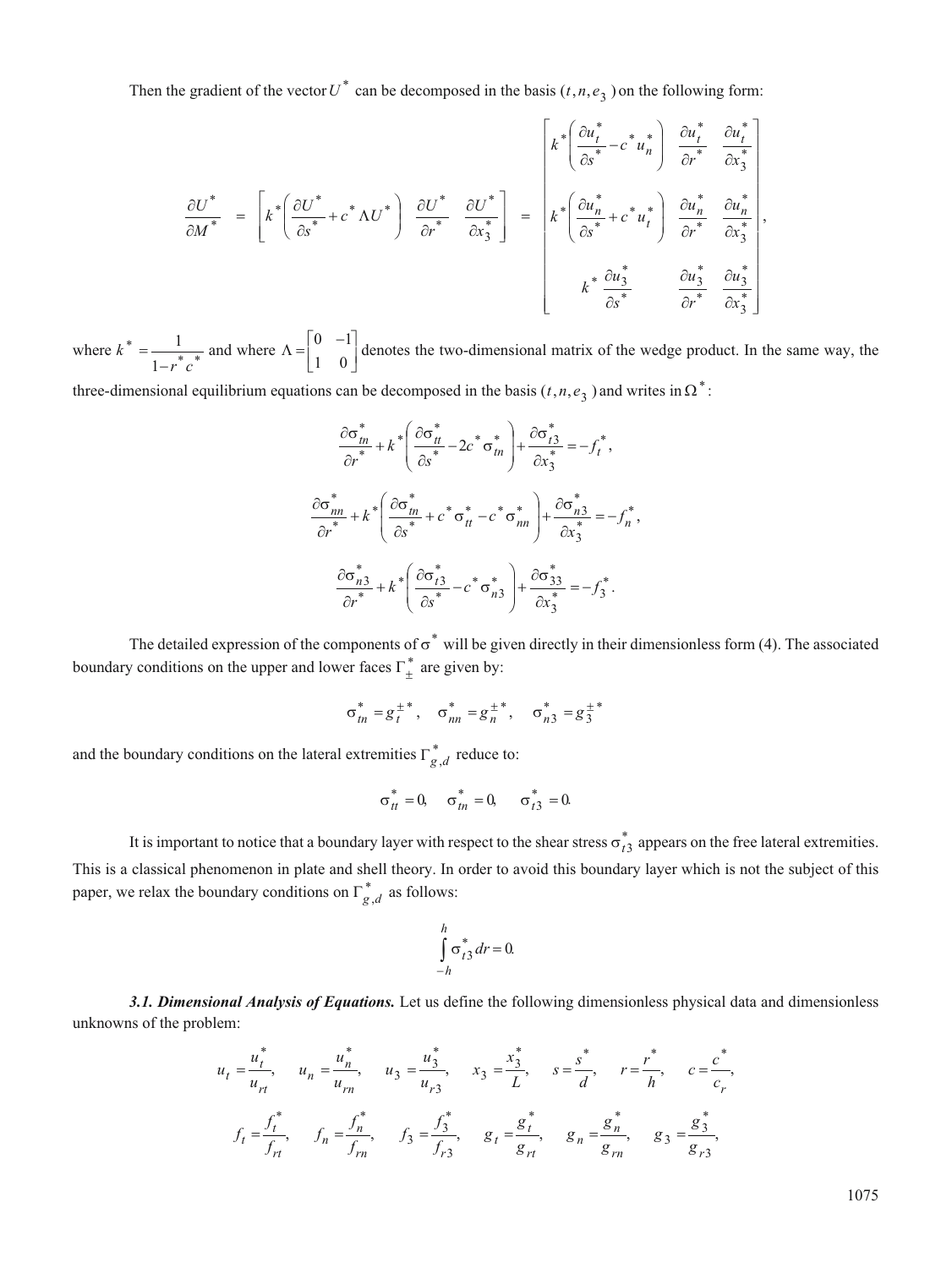where the variables indexed by  $\binom{r}{r}$  are the reference ones. The new variables which appear (without a star) are dimensionless. To avoid any assumption on the order of magnitude of the displacement components, the reference scales  $u_r$ ,  $u_{nr}$  and  $u_{3r}$  are firstly assumed to be equal to *h*. Thus we a priori allow small displacements in the framework of the theory of linear elasticity.

In a natural way we introduce  $c_r = ||c^*||_{\infty}$  which denotes the maximum of curvature (the smaller radius of curvature) of the middle surface  $\omega^*$ . As in shell theory, the order of magnitude of the curvature is a fundamental data in the asymptotic expansion of equations. Therefore we will have to distinguish the rods with shallow cross profile from the rods with strongly curved profile.

First the dimensional analysis of the coefficient  $k^*$  leads to  $k$  $=\frac{1}{1-hc_rrc}$ . Setting  $v = hc_r$ , the assumption of thin

walled-rod ensures that  $v < 1$ . We then have the following expansion  $k = 1 + vrc + (vcc)^2 + ...$ 

On the other hand, the dimensional analysis of the stress tensor leads to:

$$
\sigma = \begin{bmatrix}\n\sigma_{tt} & \sigma_{tn} & \sigma_{t3} \\
\sigma_{tn} & \sigma_{nn} & \sigma_{n3} \\
\sigma_{t3} & \sigma_{n3} & \sigma_{33}\n\end{bmatrix}
$$

with

$$
\sigma_{tt} = \beta \frac{\partial u_n}{\partial r} + (\beta + 2)[1 + \text{vrc} + (\text{vrc})^2 + \dots \left( \eta \frac{\partial u_t}{\partial s} - \text{vcu}_n \right) + \beta \eta \epsilon \frac{\partial u_3}{\partial x_3},
$$
  
\n
$$
\sigma_{nn} = (\beta + 2) \frac{\partial u_n}{\partial r} + \beta [1 + \text{vrc} + (\text{vrc})^2 + \dots \left( \eta \frac{\partial u_t}{\partial s} - \text{vcu}_n \right) + \beta \eta \epsilon \frac{\partial u_3}{\partial x_3},
$$
  
\n
$$
\sigma_{33} = \beta \frac{\partial u_n}{\partial r} + \beta [1 + \text{vrc} + (\text{vrc})^2 + \dots \left( \eta \frac{\partial u_t}{\partial s} - \text{vcu}_n \right) + (\beta + 2) \eta \epsilon \frac{\partial u_3}{\partial x_3},
$$
  
\n
$$
\sigma_{tn} = \frac{\partial u_t}{\partial r} + [1 + \text{vrc} + (\text{vrc})^2 + \dots \left( \eta \frac{\partial u_n}{\partial s} + \text{vcu}_t \right),
$$
  
\n
$$
\sigma_{t3} = [1 + \text{vrc} + (\text{vrc})^2 + \dots \left( \eta \frac{\partial u_3}{\partial s} + \eta \epsilon \frac{\partial u_t}{\partial x_3}, \sigma_{n3} = \frac{\partial u_3}{\partial r} + \eta \frac{\partial u_n}{\partial x_3}, \sigma_{n3} = \frac{\partial u_3}{\partial r} + \eta \frac{\partial u_n}{\partial x_3},
$$
  
\n(4)

where we set  $\sigma^* = \mu \sigma$ ,  $\epsilon = d / L$ ,  $\eta = h / d$ , and  $\beta = \lambda / \mu$ . Now let us denote  $\omega$  the dimensionless middle surface obtained from  $\omega^*$ , whose current point will be noted *m*. Its associated curvature*C* is obtained by dimensional analysis of*C*\* . Then the dimensional analysis of the three-dimensional linear equilibrium equations leads in  $\Omega = \omega \times ]-1$ , if to:

$$
\frac{\partial \sigma_{tn}}{\partial r} + (1 + \text{vrc} + (\text{vrc})^2 + \dots \left( \eta \frac{\partial \sigma_{tt}}{\partial s} - 2\text{vcc}_{tn} \right) + \eta \varepsilon \frac{\partial \sigma_{t3}}{\partial x_3} = -F_t f_t,
$$
\n
$$
\frac{\partial \sigma_{nn}}{\partial r} + (1 + \text{vrc} + (\text{vrc})^2 + \dots \left( \eta \frac{\partial \sigma_{tn}}{\partial s} + \text{vcc}_{tt} - \text{vcc}_{nn} \right) + \eta \varepsilon \frac{\partial \sigma_{n3}}{\partial x_3} = -F_n f_n,
$$
\n
$$
\frac{\partial \sigma_{n3}}{\partial r} + (1 + \text{vrc} + (\text{vrc})^2 + \dots \left( \eta \frac{\partial \sigma_{t3}}{\partial s} - \text{vcc}_{n3} \right) + \eta \text{v} \frac{\partial \sigma_{33}}{\partial x_3} = -F_t f_3.
$$
\n(5)

The associated boundary conditions on the upper and lower faces  $\Gamma_{\pm}$  become:

$$
\sigma_{tn} = G_t g_t^{\pm}, \quad \sigma_{nn} = G_n g_n^{\pm}, \quad \sigma_{n3} = G_3 g_3^{\pm}.
$$
 (6)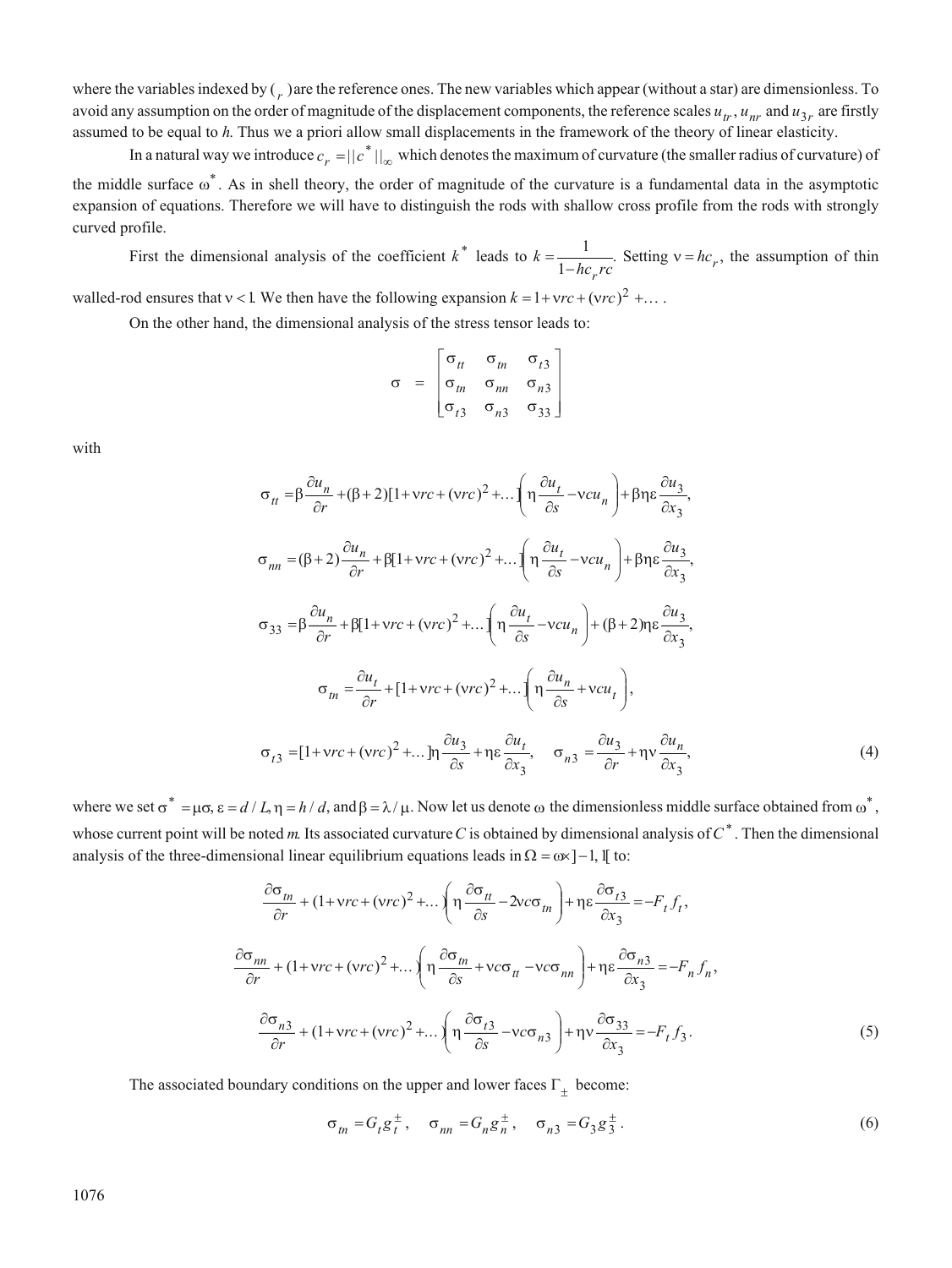Therefore, this dimensional analysis naturally reveals the following dimensional numbers characterizing the thin-walled rod problems in linear elasticity (they are measurable data of the problem and must be considered as given data):

$$
\varepsilon = \frac{d}{L}, \quad \eta = \frac{h}{d}, \quad v = hc_r, \quad F_t = \frac{hf_{tr}}{\mu}, \quad F_n = \frac{hf_{nr}}{\mu}, \quad F_3 = \frac{hf_{3r}}{\mu}, \quad G_t = \frac{g_{tr}}{\mu}, \quad G_n = \frac{g_{nr}}{\mu}, \quad G_3 = \frac{g_{3r}}{\mu}
$$

(i) The shape ratio characterizes the inverse of the shooting-pain of the rod. This is a known parameter of the problem which satisfies  $\epsilon$  < 1.

(ii) The dimensional number  $\eta$  denotes the ratio between the thickness  $h$  of the rod to the length of its profile. This number is also a data of the problem which satisfies  $\eta$  < 1.

(iii) The shape ratio  $v = hc_r$  is the ratio between the thickness to the smaller radius of curvature of the middle surface  $\omega$ of the rod. Its is a given geometrical data of the problem.

(iv) The force ratios  $F_i$ ,  $G_i$  ( $i \in \{t, n, 3\}$ ) represent respectively the ratio of the resultant on the thickness of the body forces (respectively of the surface forces) to  $\mu$  considered as a reference stress. These numbers only depend on known physical quantities and must be considered as known data of the problem.

3.2. One-Scale Assumption. To reduce the problem to a one-scale problem, *i* is chosen as the small reference parameter of the problem. (If not we have multi-scale problems which are much more complicated. It is not the subject of this paper).

The other dimensional numbers are then linked to  $\varepsilon$ , or more precisely to the powers of  $\varepsilon$ . In a natural way, as in shell theory, we have to distinguish thin-walled rods:

– with strongly curved profile, where  $v = \varepsilon$ ;

– with shallow profile, where  $v = \varepsilon^2$ .

This distinction is fundamental because these two families of thin-walled rods do not have the same asymptotic behavior.

On the other hand, three cases can be distinguished and studied:

– the thick rods, where  $\eta = 1$ . This is not the subject of this paper;

- the thin-walled rods, where  $\eta = \varepsilon$ . It is the case studied here;

– the very thin-walled rods, where  $\eta = \varepsilon^p$ ,  $p > 1$ . This case is not studied in this paper.

Finally, the applied loads are an essential given data of the problem. In the framework of a one-scale asymptotic expansion, the force ratios must be linked also to  $\varepsilon$ . This is equivalent to fix the order of magnitude of the applied forces which are given data. In the case of thin-walled rods with strongly curved profile, we will consider applied forces such as:  $F_t = G_t = \varepsilon^6$ ,

$$
F_n = G_n = \varepsilon^6, F_3 = G_3 = \varepsilon^5.
$$

These force ratios, which characterize the level of applied forces, are chosen in order all kinds of loading to be involved at the same order in the asymptotic one-dimensional equilibrium equations.

In the sequel, we shall consider a thin-walled rod with a strongly curved profile corresponding to  $\eta = v = \varepsilon$ , submitted to force levels such as  $F_t = F_n = \varepsilon^6$ ,  $G_t = G_n = \varepsilon^6$ , and  $F_3 = G_3 = \varepsilon^5$ . The problem then reduces to a dimensionless one-scale problem, which can be easily written from (5) and (6), using the expressions (4) of the stresses.

**4. Asymptotic Expansion of Equations.** The standard asymptotic technique then proceeds as follows. First we postulate that the solution  $U = (u_t, u_n, u_3)$  of the problem admits a formal expansion with respect to the powers of  $\varepsilon$ :

$$
(u_t, u_n, u_3) = (u_t^0, u_n^0, u_3^0) + \varepsilon (u_t^1, u_n^1, u_3^1) + \varepsilon^2 (u_t^2, u_n^2, u_3^2) + \dots
$$
 (7)

The expansion of *U* with respect to  $\varepsilon$  implies an expansion of the components of the stresses  $\sigma$  with respect to  $\varepsilon$  as well. Then we replace  $u_1$ ,  $u_n$ ,  $u_3$  by their expansions in equilibrium equations and we equate to zero the factor of the successive powers of  $\varepsilon$ . This way we obtain a succession of coupled problems  $P_0, P_1, P_2, \ldots$ . Its resolution leads to the search asymptotic one-dimensional model corresponding to the force level considered.

It is important to notice that with the approach developed here, the order of magnitude of the displacements (which are unknowns of the problem) are directly deduced from the level of applied forces. In particular, for the force levels considered here, the axial displacement is one order smaller then the other ones. This is the result of the following lemma:

**Lemma 1.** For force levels such as  $F_t = F_n = \varepsilon^6$ ,  $G_t = G_n = \varepsilon^6$ , and  $F_3 = G_3 = \varepsilon^5$ , we have  $u_3^0 = 0$ .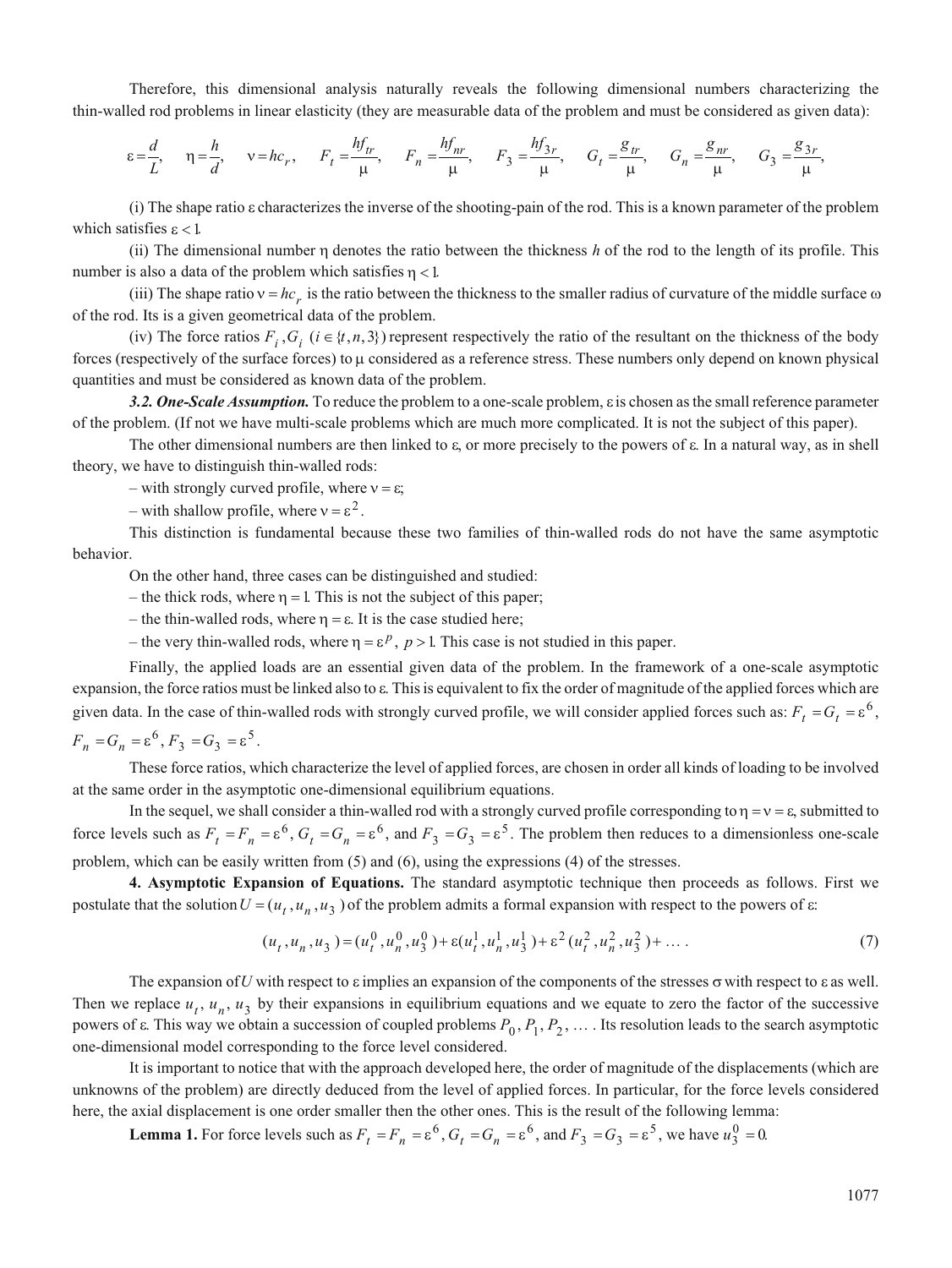The proof of this lemma is rather long and technical. The demarche is similar to the proof of result 1 and is not detailed here. Hence, for the level forces considered, the reference scales of the axial displacement  $u_{3r} = h$  is not properly chosen. In order for  $u_3$  to be of the order of one unit, the reference scales of the displacement must satisfy  $u_{3r} = \varepsilon h$ . Therefore the new reference scale for the axial displacement  $u_3^*$  that we have to consider is  $u_{3r} = \varepsilon h$ . The other reference scales for the tangential and normal displacements  $u_{tr} = u_{nr} = h$  stay unchanged.

*Remark 1.* It is important to notice that this lemma only leads to the right scalings for the displacements corresponding to the level of applied forces considered. However, it would have been possible to start directly from these right scalings or reference scales for the displacements, as it is often made in the literature.

**5. The One-Dimensional Model.** In the last section, we have determined the right reference scales (or equivalently the order of magnitude) of the displacements corresponding to the force levels considered. In this section, we perform the asymptotic expansion of equations which leads to the search one-dimensional model.

According to the force levels considered  $F_t = F_n = \varepsilon^6$ ,  $G_t = G_n = \varepsilon^6$ , and  $F_3 = G_3 = \varepsilon^5$ , the dimensionless equilibrium equations must be written again with  $u_{3r} = \varepsilon h$  and  $u_{tr} = u_{nr} = h$  as reference scales. The dimensionless components of the displacement will still be noted with  $u_t$ ,  $u_n$ , and  $u_3$ . Thus for the level forces considered here, the new dimensionless equilibrium equations are the same as the previous ones (4)–(6). Only  $u_3$  must be changed into  $\epsilon u_3$  in the new expressions of the components of the stresses. Then we assume again that there exists a formal expansion with respect to  $\varepsilon$ , similar to (7), of the new dimensionless solution  $(u_t, u_n, u_3)$ .

**5.1.** A Vlassov Kinematics. Result 1: For applied force levels such as  $F_t = F_n = \varepsilon^6$ ,  $G_t = G_n = \varepsilon^6$ , and  $F_3 = G_3 = \varepsilon^5$ , the leading term  $(u_t^0, u_n^0, u_3^0)$  is a displacement of Vlassov type which satisfies:

$$
\widetilde{u}_t^0 = \overline{u}_1^c \cos(\alpha) + \overline{u}_2^c \sin(\alpha) - q(s)\overline{\Theta}^0,
$$
  

$$
\widetilde{u}_n^0 = -\overline{u}_1^c \sin(\alpha) + \overline{u}_2^c \cos(\alpha) + l(s)\overline{\Theta}^0,
$$
  

$$
\widetilde{u}_3^0 = \overline{u}_3 - x_1 \frac{d\overline{u}_1^c}{dx_3} - x_2 \frac{d\overline{u}_2^c}{dx_3} - \omega \frac{d\overline{\Theta}^0}{dx_3},
$$

where  $\bar{u}_3$  denotes the axial or traction displacement;  $\bar{u}_1^c$  and  $\bar{u}_2^c$  denote the tangential displacements of the point  $C$ ;  $\bar{\Theta}^0$  denotes the angle of rotation around the axis  $(C, e_3)$ ;  $\omega$  is called the sectorial area defined as follows;  $d\omega/ds = -q$ .

*Proof.* The asymptotic expansion of the new dimensionless equations leads again to problems  $P_0, P_1, P_2, \ldots$ .

*Problem*  $P_0$ . The cancellation of the factor of  $\varepsilon^0$  leads to  $P_0$  which can be written:

in 
$$
\Omega
$$
 
$$
\begin{cases} \frac{\partial \sigma_m^0}{\partial r} = 0 \\ \frac{\partial \sigma_m^0}{\partial r} = 0 \end{cases}
$$
 for  $r = \pm 1$  
$$
\begin{cases} \sigma_m^0 = 0, \\ \sigma_m^0 = 0. \end{cases}
$$

Therefore, we get  $\sigma_{tn}^0 = \sigma_{nn}^0$  in  $\Omega$  which implies that all the components of  $\sigma^0$  are equal to zero. Then writing the components of the stresses in terms of displacements, we obtain  $\frac{\partial u_t^0}{\partial r} =$ *t* 0 0and  $\frac{\partial u_n^0}{\partial r} =$ *n* 0  $0$  in  $\Omega$ , or in an equivalent way (in the next, for the simplicity of the notations, we will adopt the following ones: a function *u* which depends only of  $(s, x_3$  will be noted  $\tilde{u}$ ; a function *u* which depends only on  $(x_3)$  will be noted  $\overline{u}$ ):

$$
u_t^0 = \tilde{u}_t^0(s, x_3), \quad u_n^0 = \tilde{u}_n^0(s, x_3).
$$
 (8)

Let us now prove that  $u_3^0 = \overline{u}_3^0$  ( $x_3$ ).

*Problem*  $P_1$ . The cancellation of the factor of  $\varepsilon$  leads to problem  $P_1$  which easily implies that  $\sigma_{tn}^1 = \sigma_{nn}^1 = \sigma_{n3}^1 = 0$ . Writing the stresses in terms of displacements, we obtain in  $\Omega$ :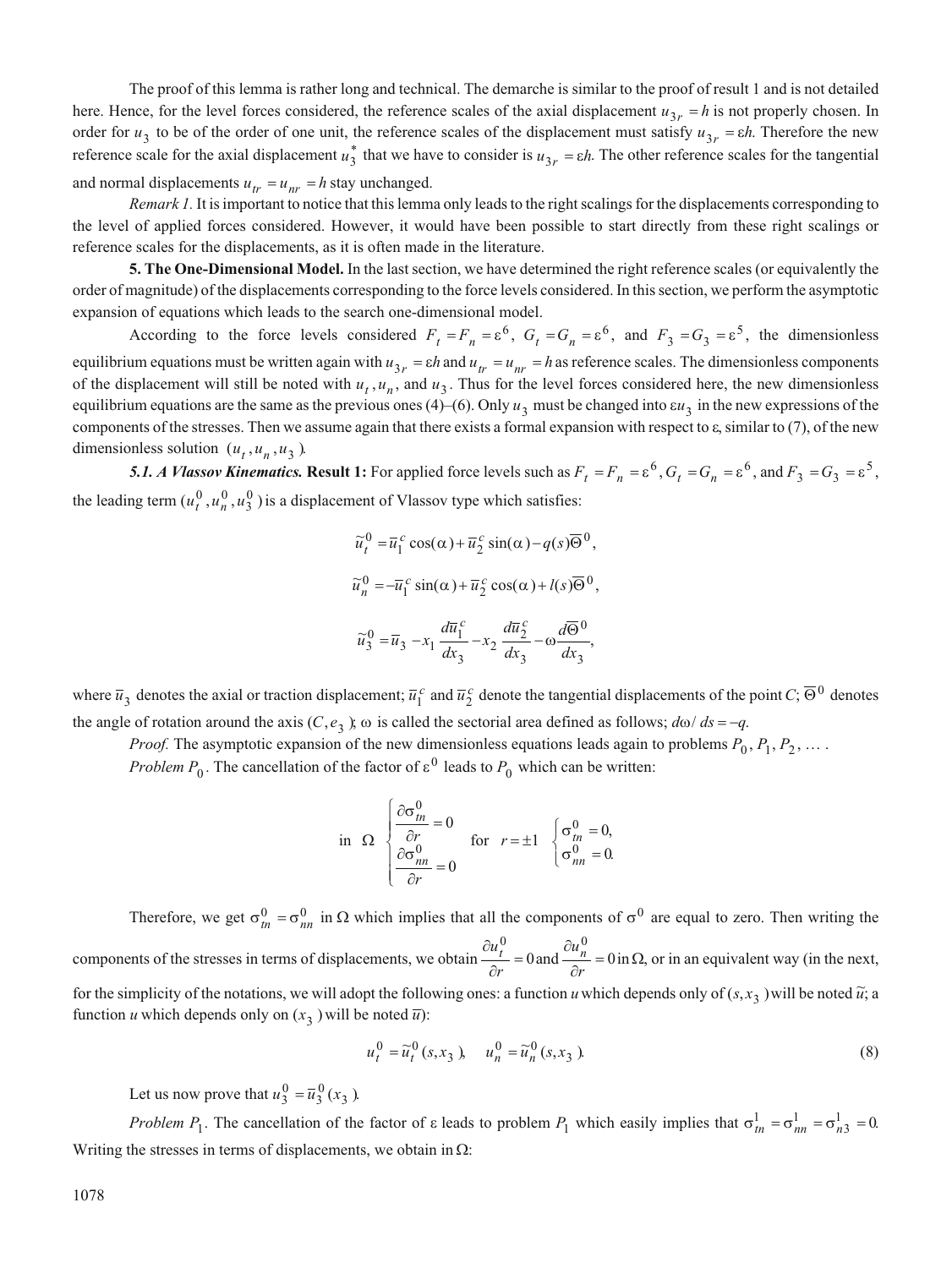$$
u_t^1 = -\widetilde{\psi}_t^0 r + \widetilde{u}_t^1,\tag{9}
$$

$$
u_n^1 = -\frac{\beta}{\beta + 2} \widetilde{\psi}_n^0 r + \widetilde{u}_n^1,\tag{10}
$$

$$
u_3^0 = \widetilde{u}_3^0 \tag{11}
$$

with

$$
\widetilde{\Psi}_t^0 = \frac{\partial \widetilde{u}_n^0}{\partial s} + c \widetilde{u}_t^0, \qquad \widetilde{\Psi}_n^0 = \frac{\partial \widetilde{u}_t^0}{\partial s} - c \widetilde{u}_n^0. \tag{12}
$$

From the last expressions, the components of the stresses at order 1 reduce to:

$$
\sigma_{tt}^1 = \beta \frac{\partial u_n^1}{\partial r} + (2 + \beta) \widetilde{\psi}_n^0 = 4 \frac{\beta + 1}{\beta + 2} \widetilde{\psi}_n^0,
$$
\n(13)

$$
\sigma_{33}^1 = \beta \frac{\partial u_n^1}{\partial r} + \beta \widetilde{\psi}_n^0 = 2 \frac{\beta}{\beta + 2} \widetilde{\psi}_n^0,
$$
\n(14)

$$
\sigma_{t3}^1 = \frac{\partial \widetilde{u}_3^0}{\partial s}.\tag{15}
$$

The boundary conditions on the lateral surfaces at order one for  $s = s_+$  and  $s = s_g$  write  $\sigma_t^1 = 0$  and

$$
\int_{-1}^{1} \sigma_{t3}^{1} dr = 0.
$$
 (16)

*Problem*  $P_2$ . The cancellation of the factor of  $\varepsilon^2$  leads to problem  $P_2$  which reduces in  $\Omega$  to

$$
\frac{\partial \sigma_{tn}^2}{\partial r} + \frac{\partial \sigma_{tt}^1}{\partial s} = 0, \qquad \frac{\partial \sigma_{nn}^2}{\partial r} + c \sigma_{tt}^1 = 0, \qquad \frac{\partial \sigma_{n3}^2}{\partial r} = 0 \tag{17}
$$

with the associated boundary conditions for  $r = \pm 1$ 

$$
\sigma_{in}^2 = 0, \quad \sigma_{nn}^2 = 0, \quad \sigma_{n3}^2 = 0. \tag{18}
$$

Let us integrate Eq. (17) over the thickness. With the boundary condition (18), we obtain  $\int_{-1}^{1} \sigma_{tt}^{1} dt$  $\int_{-1}^{1} \sigma_{tt}^{1} dr = 0$ . Replacing  $\sigma_{tt}^{1}$ with its expression (13) in terms of displacement, we get  $\tilde{\psi}_n^0 = 0$ . Then, from (9)–(14) we deduce that  $\sigma_{tt}^1 = \sigma_{33}^1 = 0$  and  $u_n^1 = \tilde{u}_n^1$ .

Then problem  $P_2$  leads, according to the boundary conditions, to  $\sigma_{tn}^2 = \sigma_{nn}^2 = \sigma_{n3}^2 = 0$ . The last equations are equivalent in terms of displacements to:

$$
u_t^2 = -\widetilde{\psi}_t^1 r + \widetilde{u}_t^2, \quad u_n^2 = \frac{\beta}{\beta + 2} \frac{\partial \widetilde{\psi}_t^0}{\partial s} \frac{r^2}{2} - \frac{\beta}{\beta + 2} \widetilde{\psi}_n^1 r + \widetilde{u}_n^2, \quad u_3^1 = -\frac{\partial \widetilde{u}_n^0}{\partial x_3} r + \widetilde{u}_3^1 \tag{19}
$$

with  $\widetilde{\Psi}_t^1 = \frac{\partial \widetilde{u}_n^1}{\partial s} + c \widetilde{u}_t^1$ *s*  $\frac{1}{t} = \frac{\partial \widetilde{u}^1_n}{\partial t} + c \widetilde{u}^1_t$  $\frac{\partial \widetilde{u}_n^1}{\partial s} + c \widetilde{u}_t^1$  and  $\widetilde{\psi}_n^1 = \frac{\partial \widetilde{u}_t^1}{\partial s} - c \widetilde{u}_n^1$ *s*  $\frac{1}{n} = \frac{\partial \widetilde{u}_t^1}{\partial s} - c\widetilde{u}_n^1.$ 

From the last expressions of the displacements, we obtain the following expressions of the components of the stresses  $\sigma^2$  at order two: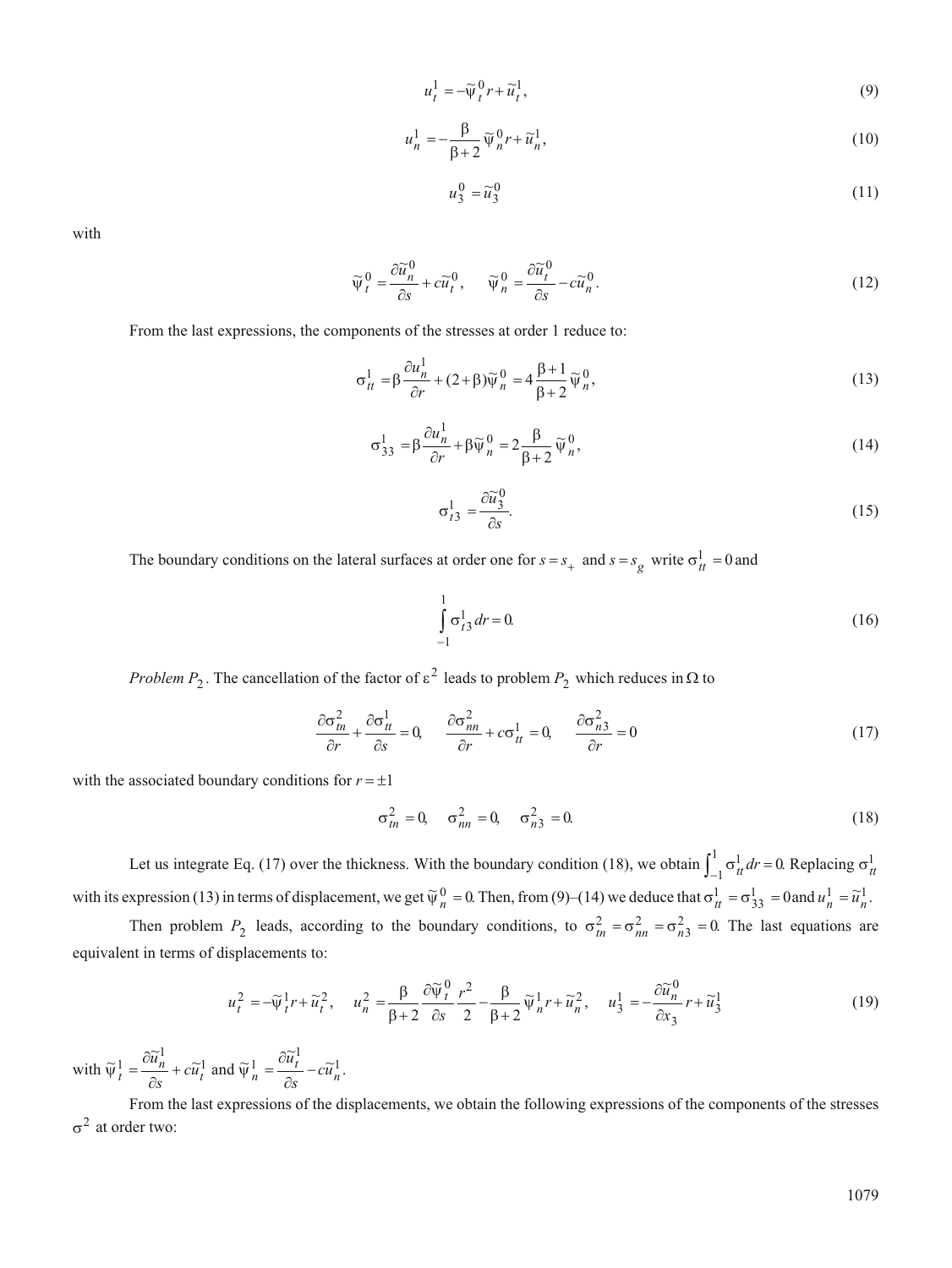$$
\sigma_{tt}^2 = -4 \frac{\beta + 1}{(\beta + 2)} \frac{\partial \widetilde{\psi}_t^0}{\partial s} r + 4 \frac{\beta + 1}{\beta + 2} \widetilde{\psi}_t^1,
$$
\n(20)

$$
\sigma_{33}^2 = -2 \frac{\beta}{(\beta+2)} \frac{\partial \widetilde{\psi}_t^0}{\partial s} r + 2 \frac{\beta}{\beta+2} \widetilde{\psi}_n^1,
$$
\n(21)

$$
\sigma_{t3}^2 = \frac{\partial \widetilde{u}_3^0}{\partial s} + \frac{\partial \widetilde{u}_t^0}{\partial x_3}.
$$
\n(22)

The associated boundary conditions on the lateral surface  $s = s_$  and  $s = s_+$  write  $\sigma_t^2 = 0$  and

$$
\int_{-1}^{1} \sigma_{t3}^2 dr = 0.
$$
 (23)

That leads, in terms of displacements, to  $\widetilde{\psi}_n^1(s_-, 0) = \widetilde{\psi}_n^1(s_+, 0) = 0$  and

$$
\frac{\partial \widetilde{\psi}_t^0}{\partial s}(s_-) = \frac{\partial \widetilde{\psi}_t^0}{\partial s}(s_+) = 0, \quad \left[\frac{\partial \widetilde{u}_3^0}{\partial s} + \frac{\partial \widetilde{u}_t^0}{\partial x_3}\right](s_-) = \left[\frac{\partial \widetilde{u}_3^0}{\partial s} + \frac{\partial \widetilde{u}_t^0}{\partial x_3}\right](s_+) = 0. \tag{24}
$$

*Problem*  $P_3$ . The cancellation of the factor of  $\varepsilon^3$  leads to problem  $P_3$  which reduces in  $\Omega$  to:

$$
\frac{\partial \sigma_m^3}{\partial r} + \frac{\partial \sigma_d^2}{\partial s} = 0,\tag{25}
$$

$$
\frac{\partial \sigma_{nn}^3}{\partial r} + c \sigma_{tt}^2 = 0, \tag{26}
$$

$$
\frac{\partial \sigma_{n3}^3}{\partial r} + \frac{\partial \sigma_{t3}^2}{\partial s} = 0
$$
\n(27)

with the associated boundary conditions for  $r = \pm 1$ 

$$
\sigma_{tn}^3 = 0, \quad \sigma_{nn}^3 = 0,\tag{28}
$$

$$
\sigma_{n3}^3 = 0. \tag{29}
$$

As previously, let us integrate Eq. (26) over the thickness. With the boundary condition (28), we obtain  $\int_{-1}^{1} \sigma_{tt}^2 dr$  $\int_{-1}^{1} \sigma_{tt}^{2} dr = 0.$ According the the expression (20) of  $\sigma_t^2$ , we get  $\tilde{\psi}_n^1 = 0$ . Thus expressions (20) and (21) of  $\sigma_t^2$  and  $\sigma_{33}^2$  reduce to:

$$
\sigma_{tt}^2 = -4 \frac{\beta + 1}{(\beta + 2)} \frac{\partial \widetilde{\psi}_t^0}{\partial s} r, \qquad \sigma_{33}^2 = -2 \frac{\beta}{(\beta + 2)} \frac{\partial \widetilde{\psi}_t^0}{\partial s} r.
$$
 (30)

In the same way, we shall now integrate (27) over the thickness. Using (29), and then (23) and (22), we obtain:

$$
\frac{\partial \widetilde{u}_3^0}{\partial s} + \frac{\partial \widetilde{u}_t^0}{\partial x_3} = 0,\tag{31}
$$

which is nothing else than the non-distorsion Vlassov assumption obtained for the leading term of the expansion of the displacement. Using the previous results obtained, the expressions of the stresses at order three reduce to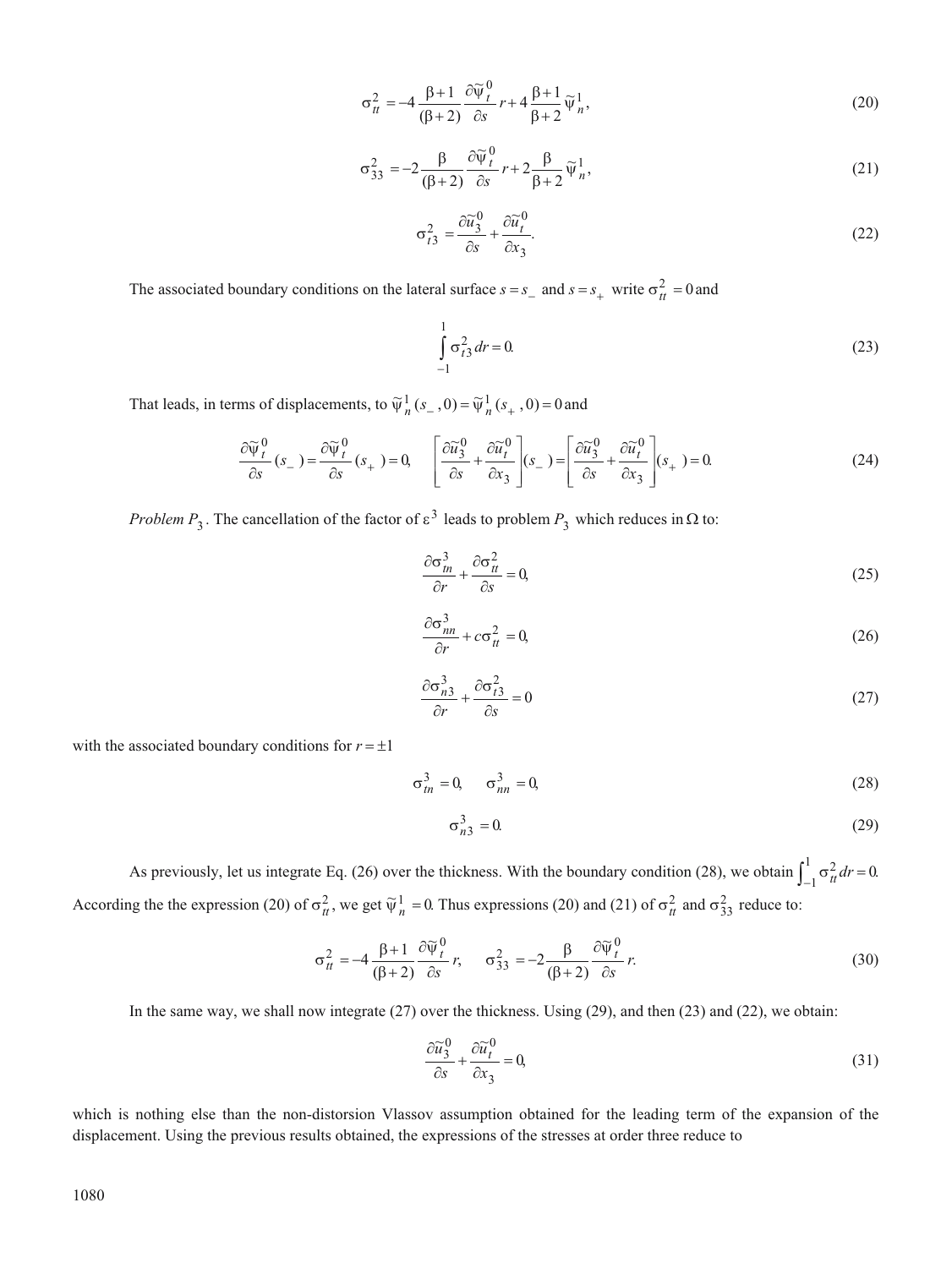$$
\sigma_m^3 = 4 \frac{\beta+1}{\beta+2} \frac{\partial^2 \widetilde{\psi}_t^0}{\partial s^2} \frac{r^2-1}{2}, \quad \sigma_m^3 = 4c \frac{\beta+1}{\beta+2} \frac{\partial \widetilde{\psi}_t^0}{\partial s} \frac{r^2-1}{2}, \quad \sigma_{n3}^3 = 0.
$$
 (32)

On the other hand, according to (32), the boundary conditions at order three  $\sigma_m^3(s_-, x_3^-) = \sigma_m^3(s_+, x_3^-) = 0$ , leads in terms of displacements to:

$$
\frac{\partial^2 \widetilde{\psi}_t^0}{\partial s^2}(s_-, x_3^-) = \frac{\partial^2 \widetilde{\psi}_t^0}{\partial s^2}(s_+, x_3^-) = 0.
$$
\n(33)

*Problem*  $P_4$ . The cancellation of the factor of  $\epsilon^4$  leads to problem  $P_4$  which reduces in  $\Omega$  to:

$$
\frac{\partial \sigma_m^4}{\partial r} + \frac{\partial \sigma_d^3}{\partial s} - 2c \sigma_m^3 + rc \frac{\partial \sigma_d^2}{\partial s} = 0,
$$
\n(34)

$$
\frac{\partial \sigma_{nn}^4}{\partial r} + \frac{\partial \sigma_{nn}^3}{\partial s} + c \sigma_{tt}^3 - c \sigma_{nn}^3 + rc^2 \sigma_{tt}^2 = 0, \qquad \frac{\partial \sigma_{n3}^4}{\partial r} + \frac{\partial \sigma_{t3}^3}{\partial s} + \frac{\partial \sigma_{33}^2}{\partial x_3} = 0,
$$
\n(35)

with the boundary conditions for  $r = \pm 1$ 

$$
\sigma_{tn}^4 = 0,\tag{36}
$$

$$
\sigma_{nn}^4 = 0,\tag{37}
$$

$$
\sigma_{n3}^4 = 0. \tag{38}
$$

Using the boundary conditions (36) and (37), an integration of Eqs. (34) and (35) over the thickness lead to:

$$
\int_{-1}^{1} \left( \frac{\partial \sigma_{tt}^3}{\partial s} - 2c \sigma_{tn}^3 + rc \frac{\partial \sigma_{tt}^2}{\partial s} \right) dr = 0,
$$
\n(39)

$$
\int_{-1}^{1} \left( \frac{\partial \sigma_m^3}{\partial s} + c \sigma_d^3 - c \sigma_m^3 + r c^2 \sigma_d^2 dr \right) dr = 0.
$$
\n(40)

In the same way, after multiplying Eqs. (25) and (26) with *rc*, the integration over the thickness leads to

$$
\int_{-1}^{1} c \sigma_{tn}^{3} dr = \int_{-1}^{1} rc \frac{\partial \sigma_{tt}^{2}}{\partial s} dr,
$$
\n(41)

$$
\int_{-1}^{1} c \sigma_{nn}^{3} dr = \int_{-1}^{1} r c^{2} \sigma_{tt}^{2} dr.
$$
\n(42)

We then use (41) [respectively (42)] to simplify (39)[respectively (40)] which reduce to

$$
\int_{-1}^{1} \left( \frac{\partial \sigma_{tt}^3}{\partial s} - c \sigma_{tn}^3 \right) dr = 0
$$
\n(43)

$$
\int_{-1}^{1} \left( \frac{\partial \sigma_m^3}{\partial s} + c \sigma_t^3 \right) dr = 0.
$$
\n(44)

1081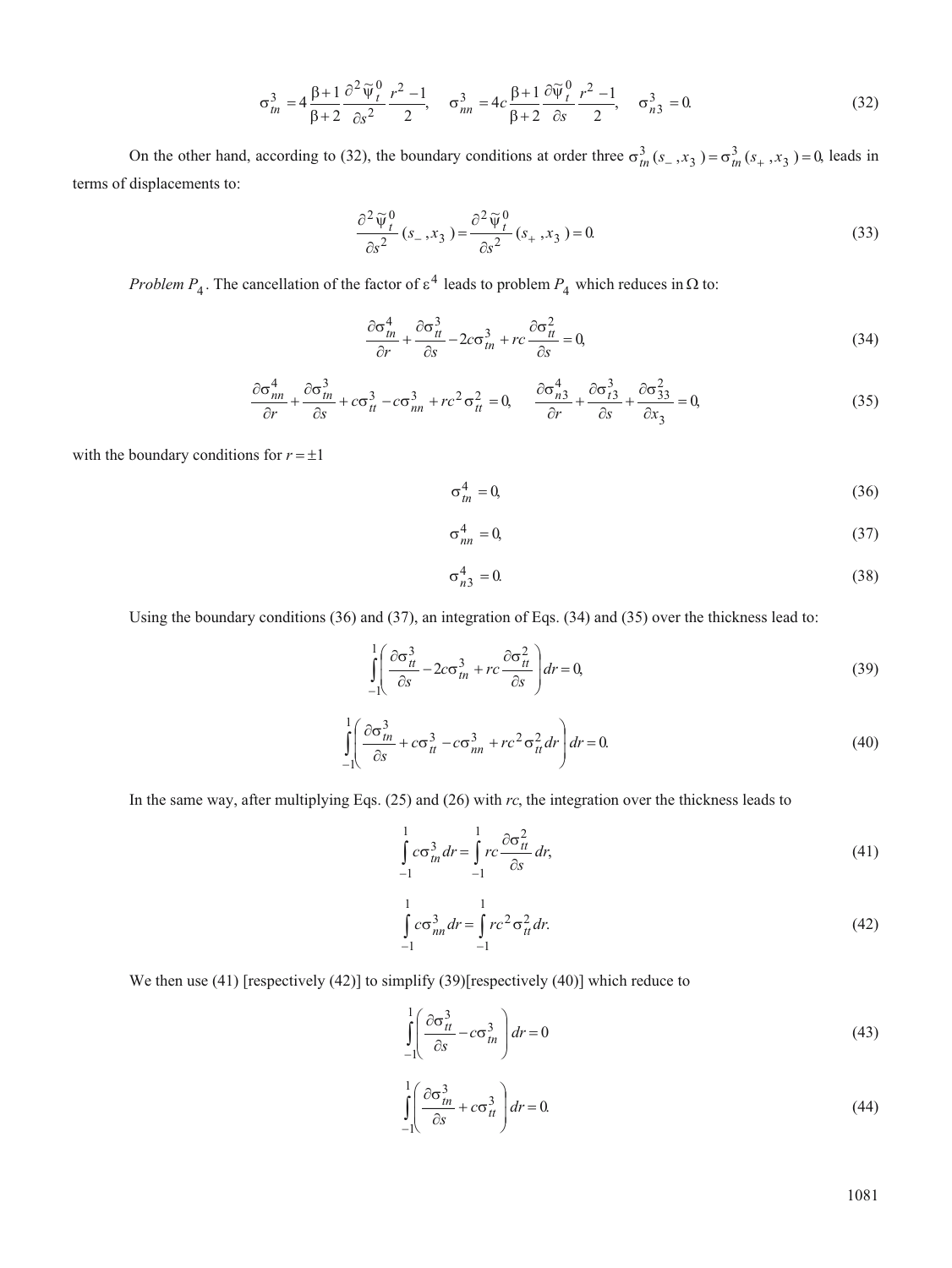On the other hand, let us derive (44) with respect to *s*. We have:

$$
\int_{-1}^{1} \left( \frac{\partial^2 \sigma_{tn}^3}{\partial s^2} + \frac{dc}{ds} \sigma_{tt}^3 + c \frac{\partial \sigma_{tt}^3}{\partial s} \right) dr = 0.
$$
\n(45)

Now using (43) and (44) to eliminate  $\sigma_{tt}^3$  in (45), we obtain according to (32):  $\frac{\partial^4 \widetilde{\psi}_{t}^0}{\partial s^4} - \frac{1}{c} \frac{dc}{ds} \frac{\partial^3}{\partial s^3}$ +  $c^2 \frac{\partial^2 \widetilde{\psi}_t^0}{\partial s^2} =$  $4\approx 0$ 4  $3 \approx 0$ 3  $2 \frac{\partial^2 \widetilde{\mathsf{v}}_t^0}{\partial t}$  $\frac{\widetilde{\Psi}_{t}^{0}}{s^{4}} - \frac{1}{c} \frac{dc}{ds} \frac{\partial^{3} \widetilde{\Psi}_{t}^{0}}{\partial s^{3}} + c^{2} \frac{\partial^{2} \widetilde{\Psi}_{t}^{0}}{\partial s^{2}} = 0$  $s^4$  *c dc*  $ds \quad \partial s$  $c^2$   $\frac{r}{\partial s^2} = 0$ 

whose general solution is given by  $\partial$  $\hat{o}$  $= A \cos(\alpha) +$  $2\approx 0$ 2  $\frac{\widetilde{\Psi}_t^0}{2} = A \cos(\alpha) + B \sin(\alpha)$ *s*  $A\cos(\alpha) + B\sin(\alpha)$ , with  $c(s) = \frac{d\alpha}{ds}$ . Using the boundary conditions (33) and (24),

we obtain  $\frac{\partial \widetilde{\psi}^{\,0}_t}{\partial s}=$  $\widetilde{\Psi}_t^0$ *s*  $\frac{dt}{dt}$  = 0 or equivalently  $\widetilde{\Psi}_t^0$  =  $\overline{\Theta}(x_3$  ). Therefore the tangential displacements are solution of the following differential system:

$$
\begin{array}{ccc}\n\widetilde{\psi}^0_n&=0\\
\widetilde{\psi}^0_t&=\overline{\Theta}^0\end{array} \Longrightarrow \begin{array}{l} \frac{\partial \widetilde{u}^0_t}{\partial s}-c\widetilde{u}^0_n=0,\\ \frac{\partial \widetilde{u}^0_n}{\partial s}+c\widetilde{u}^0_t=\overline{\Theta}^0.\end{array}
$$

In a Cartesian basis, we get after a few calculations  $\tilde{u}_1^0 = \overline{u}_1^c - (x_2 - x_2^c) \overline{\Theta}^0$  and  $\tilde{u}_2^0 = \overline{u}_2^c + (x_1 - x_1^c) \overline{\Theta}^0$ , where  $\overline{u}_1^c$  and  $\overline{u}_2^c$  represents at the leading order the displacements of the arbitrary point *C* in the directions  $e_1$  and  $e_2$ . The angle  $\overline{\Theta}^0$ characterizes the rotation of the section around the axis  $(C, e_3)$ . The point *C* is generally identified to the shear center of the sections. In the basis  $(t, n)$ , we then have:

$$
\begin{cases} \tilde{u}_t^0 = \overline{u}_1^c \cos(\alpha) + \overline{u}_2^c \sin(\alpha) - q(s) \overline{\Theta}^0, \\ \tilde{u}_n^0 = -\overline{u}_1^c \sin(\alpha) + \overline{u}_2^c \cos(\alpha) + l(s) \overline{\Theta}^0, \end{cases}
$$

with

$$
l(s) = (x_1 - x_1^c) \cos \alpha + (x_2 - x_2^c) \sin \alpha,
$$
  
 
$$
q(s) = -(x_1 - x_1^c) \sin \alpha + (x_2 - x_2^c) \cos \alpha.
$$

This last expression characterizes a rigid displacement in the plane of the sections and is similar to Vlassov kinematics. (Excepted for the sign of *q* in the expression of  $\tilde{u}_t^0$ . This is due to an orientation of the normal *n* opposite to Vlassov one). Moreover, the axial displacement  $u_3^0$  can be determined from (31). We obtain the expresion of  $\tilde{u}_3^0$  of result 1.

**5.2. Traction Equation. Result 2:** For applied level forces such as  $F_t = F_n = \varepsilon^6$ ,  $G_t = G_n = \varepsilon^6$ , and  $F_3 = G_3 = \varepsilon^5$ , the leading terms of the displacements  $\overline{u}_3$ ,  $\overline{\Theta}^0$ ,  $\overline{u}_1^c$ , and  $\overline{u}_2^c$  satisfy the following traction equation:

$$
ES \frac{d^2 \overline{u}_3}{dx_3^2} - ES_1 \frac{d^3 \overline{u}_1^c}{dx_3^3} - ES_2 \frac{d^3 \overline{u}_2^c}{dx_3^3} - ES_{\omega} \frac{d^3 \overline{\Theta}^0}{dx_3^3} = -\mu P_3,
$$

where  $E$  and  $\mu$  are respectively Young modulus and Lamé coefficient of the material, and where:

$$
S = \int_{s_{-}}^{s_{+}} \int_{-1}^{1} dr ds, \quad S_{\omega} = \int_{s_{-}}^{s_{+}} \int_{-1}^{1} \omega dr ds, \quad S_{1} = \int_{s_{-}}^{s_{+}} \int_{-1}^{1} x_{1} dr ds,
$$
  

$$
S_{2} = \int_{s_{-}}^{s_{+}} \int_{-1}^{1} x_{2} dr ds, \quad P_{3} = \int_{s_{-}}^{s_{+}} \int_{-1}^{1} f_{3} dr ds + \int_{s_{-}}^{s_{+}} [g_{3}^{+} - g_{3}^{-}] ds.
$$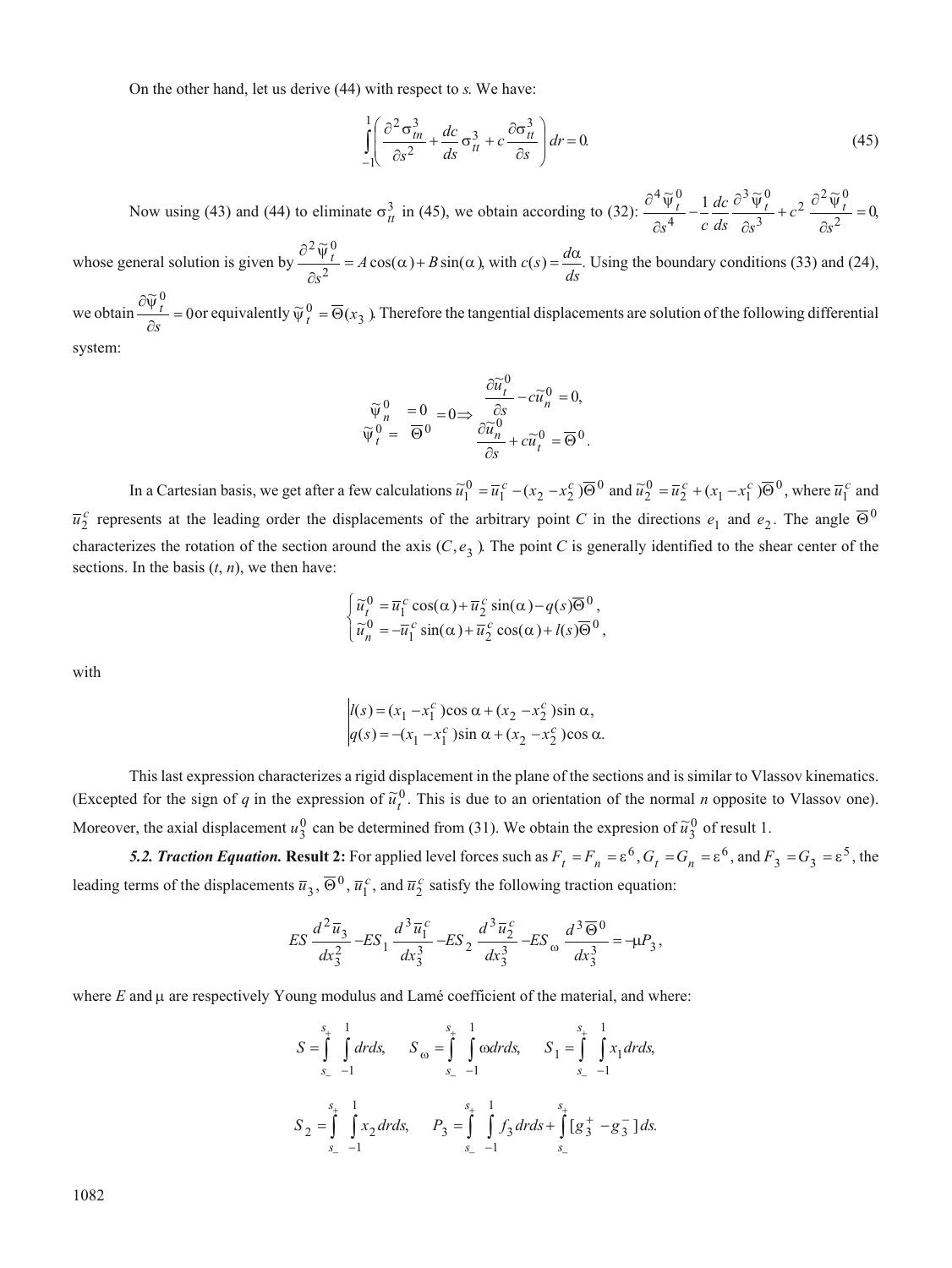*Proof.* We just proved that  $\tilde{\psi}_t^0 = \overline{\Theta}^0$ . So we have  $\sigma_t^2 = \sigma_{33}^2 = 0$  and  $\sigma_{tn}^3 = \sigma_{nn}^3 = 0$ , that leads to the following expressions of the stresses at order three:

$$
\sigma_{tt}^3 = -4 \frac{\beta + 1}{(\beta + 2)} \frac{\partial \widetilde{\psi}_t^1}{\partial s} r + 4 \frac{\beta + 1}{\beta + 2} \widetilde{\psi}_n^2 + 2 \frac{\beta}{\beta + 2} \frac{\partial \widetilde{u}_3^0}{\partial x_3},\tag{46}
$$

$$
\sigma_{33}^3 = -2\frac{\beta}{(\beta+2)}\frac{\partial \widetilde{\psi}_t^1}{\partial s}r + 2\frac{\beta}{\beta+2}\widetilde{\psi}_n^2 + 4\frac{\beta+1}{\beta+2}\frac{\partial \widetilde{u}_3^0}{\partial x_3}, \quad \sigma_{t3}^3 = \frac{\partial \widetilde{u}_3^1}{\partial s} + \frac{\partial \widetilde{u}_t^1}{\partial x_3} - 2\frac{d\overline{\Theta}^0}{dx_3}r. \tag{47}
$$

Problem  $P_4$  then reduces in  $\Omega$  to:

$$
\frac{\partial \sigma_m^4}{\partial r} + \frac{\partial \sigma_d^3}{\partial s} = 0, \qquad \frac{\partial \sigma_m^4}{\partial r} + c \sigma_d^3 = 0,
$$
\n(48)

$$
\frac{\partial \sigma_{n3}^4}{\partial r} + \frac{\partial \sigma_{i3}^3}{\partial s} = 0.
$$
\n(49)

Using (37), the integration of Eq. (48) over the thickness leads to  $\int_{-1}^{1} \sigma_{tt}^{3} dt$  $\int_{-1}^{1} \sigma_{tt}^{3} dr = 0$ . Then replacing  $\sigma_{tt}^{3}$  with its expression (46), we get  $4 \frac{\beta + 1}{2}$ 2 2 2  $\frac{2}{n}+2\frac{\beta}{\beta} \frac{\partial \widetilde{u}_3^0}{\partial \widetilde{u}_3^0}=0$ 3  $\frac{\beta+1}{\beta+2}\widetilde{\psi}_n^2+2\frac{\beta}{\beta+2}$  $^{+}$  $^{+}$  $^{+}$  $^{+}$  $\widetilde{\psi}_n^2 + 2 \frac{\beta}{\beta + 2} \frac{\partial \widetilde{u}_3^0}{\partial x_2} =$ *u x* . On the other hand, using (38) the integration of Eq. (49) over the thickness leads to  $\sigma_{t3}^3$  *dr* 1  $\int_{-1}^{1} \sigma_1^3 dr = 0$ . According to (47), we have equivalently in terms of displacements  $(\partial \tilde{u}_3^1)/\partial s + (\partial \tilde{u}_t^1)/\partial x_3 = 0$ , and the expressions of the stresses reduce to:

$$
\sigma_{tt}^3 = -4 \frac{\beta + 1}{(\beta + 2)} \frac{\partial \widetilde{\psi}_t^1}{\partial s} r, \quad \sigma_{33}^3 = -2 \frac{\beta}{(\beta + 2)} \frac{\partial \widetilde{\psi}_t^1}{\partial s} r + \frac{3\beta + 2}{\beta + 1} \frac{\partial \widetilde{u}_3^0}{\partial x_3}, \quad \sigma_{t3}^3 = -2 \frac{d\overline{\Theta}^0}{dx_3} r. \tag{50}
$$

This last equation leads to  $\sigma_{n3}^4 = 0$  according to (38) and (49).

*Problem*  $P_5$ . The cancellation of the factor of  $\varepsilon^5$  leads to problem  $P_5$  which reduces in  $\Omega$  to

$$
\frac{\partial \sigma_m^5}{\partial r} + \frac{\partial \sigma_d^4}{\partial s} - 2c \sigma_m^4 + rc \frac{\partial \sigma_d^3}{\partial s} + \frac{\partial \sigma_d^3}{\partial x_3} = 0,
$$
\n(51)

$$
\frac{\partial \sigma_{nn}^5}{\partial r} + \frac{\partial \sigma_{tn}^4}{\partial s} + c \sigma_{tt}^4 - c \sigma_{nn}^4 + rc^2 \sigma_{tt}^3 = 0,
$$
\n(52)

$$
\frac{\partial \sigma_{n3}^5}{\partial r} + \frac{\partial \sigma_{13}^4}{\partial s} + \frac{\partial \sigma_{33}^3}{\partial x_3} = -f_3,
$$
\n(53)

with the boundary conditions for  $r = \pm 1$ 

$$
\sigma_m^5 = 0, \quad \sigma_{nn}^5 = 0, \quad \sigma_{n3}^5 = g_{3}^{\pm} \,. \tag{54}
$$

Using the boundary condition (54), the integration of (53) over the thickness leads to:

$$
\int_{s_{-}}^{s_{+}} \int_{-1}^{1} \left( \frac{\partial \sigma_{t3}^{4}}{\partial s} + \frac{\partial \sigma_{33}^{3}}{\partial x_{3}} \right) dr ds = -\int_{s_{-}}^{s_{+}} \int_{-1}^{1} f_{3} dr ds - \int_{s_{-}}^{s_{+}} [g_{3}^{+} - g_{3}^{-}] ds.
$$

Using the boundary condition  $\int_{-1}^{1} \sigma_{t3}^{4} dr$ 1  $\int_{-1}^{1} \sigma_{t3}^{4} dr = 0$  on the free lateral surface for  $s = s_{-}$  et  $s = s_{+}$ , we obtain: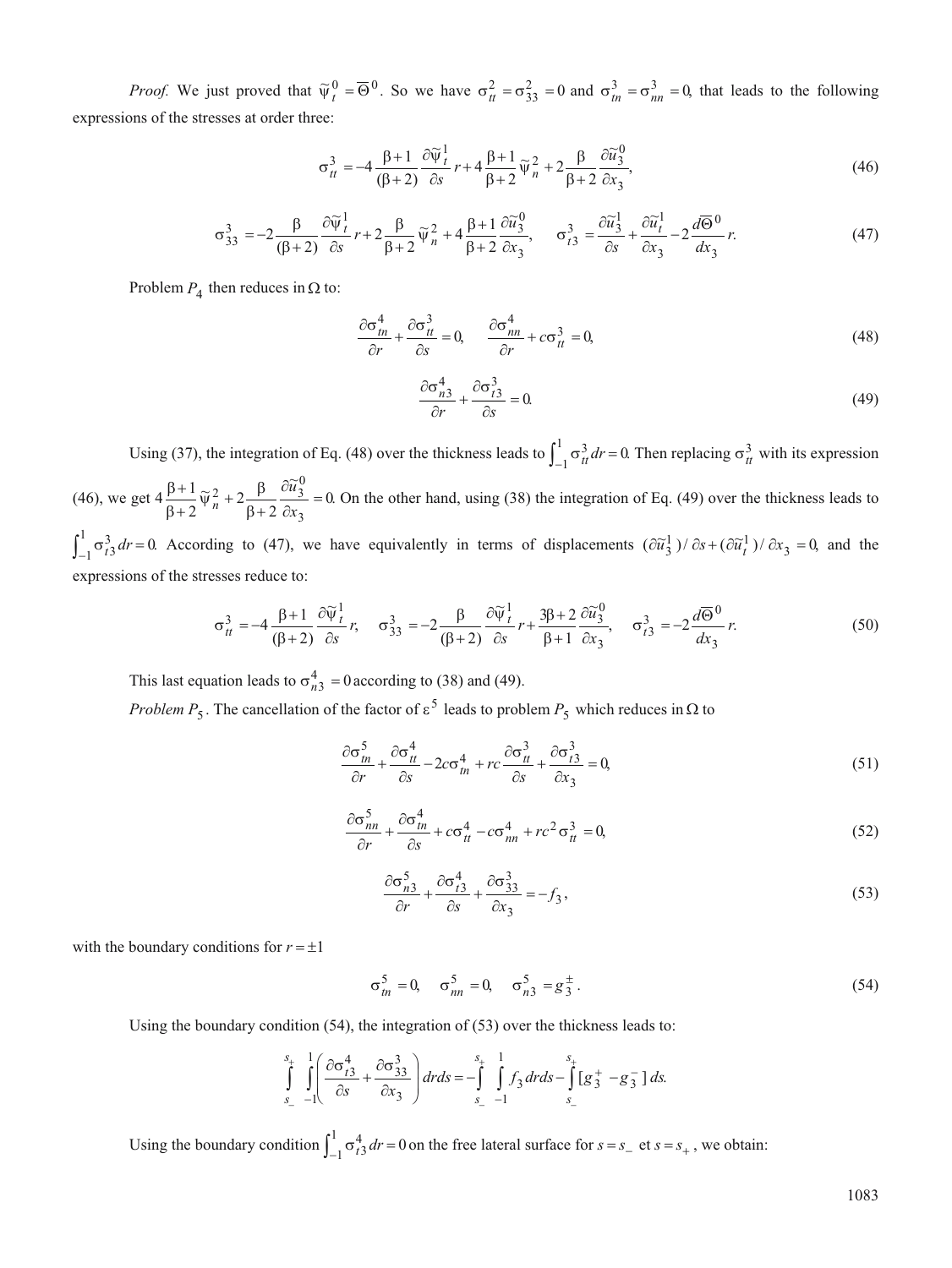$$
\int_{s_{-}}^{s_{+}} \int_{-1}^{1} \frac{\partial \sigma_{33}^{3}}{\partial x_{3}} dr ds = -\int_{s_{-}}^{s_{+}} \int_{-1}^{1} f_{3} dr ds - \int_{s_{-}}^{s_{+}} [g_{3}^{+} - g_{3}^{-}] ds.
$$

Finally replacing  $\sigma_{33}^2$  with its expressions (50), we obtain the traction equation of result 2.

**5.3. Twist Equation. Result 3:** For applied forces such as  $F_t = F_n = \varepsilon^6$ ,  $G_t = G_n = \varepsilon^6$ , and  $F_3 = G_3 = \varepsilon^5$ , the leading terms of the displacement  $\overline{u}_3$ ,  $\overline{\Theta}^0$ ,  $\overline{u}_1^c$ , and  $\overline{u}_2^c$  satisfy the following twist equation:

$$
\frac{E}{\mu} S_{\omega} \frac{d^3 \overline{u}_3}{dx_3^3} - \frac{E}{\mu} J_{1\omega} \frac{d^4 \overline{u}_1^c}{dx_3^4} - \frac{E}{\mu} J_{2\omega} \frac{d^4 \overline{u}_2^c}{dx_3^4} - \frac{E}{\mu} J_{\omega\omega} \frac{d^4 \overline{\Theta}^0}{dx_3^4} + J_{\omega d} \frac{d^2 \overline{\Theta}^0}{dx_3^2} = -M_t - \frac{dM_3}{dx_3},
$$

where

$$
S_{\omega} = \int_{s_{-}}^{s_{+}} \int_{-1}^{1} \omega dr ds, \quad J_{\omega\omega} = \int_{s_{-}}^{s_{+}} \int_{-1}^{1} \omega^{2} dr ds, \quad J_{1\omega} = \int_{s_{-}}^{s_{+}} \int_{-1}^{1} x_{1} \omega dr ds, \quad J_{2\omega} = \int_{s_{-}}^{s_{+}} \int_{-1}^{1} x_{2} \omega dr ds,
$$
  

$$
J_{\omega d} = \int_{s_{-}}^{s_{+}} \int_{-1}^{1} 2r^{2} (1 - cq) dr ds, \quad M_{3} = \int_{s_{-}}^{s_{+}} \int_{-1}^{1} \omega f_{3} dr ds + \int_{s_{-}}^{s_{+}} \omega [g_{3}^{+} - g_{3}^{-}] ds,
$$
  

$$
M_{t} = \int_{s_{-}}^{s_{+}} \int_{-1}^{1} If_{n} dr ds + \int_{s_{-}}^{s_{+}} I[g_{n}^{+} - g_{n}^{-}] ds - \int_{s_{-}}^{s_{+}} \int_{-1}^{1} qf_{t} dr ds - \int_{s_{-}}^{s_{+}} q[g_{t}^{+} - g_{t}^{-}] ds.
$$

*Proof.* Let us follow step by step for Eq. (51) and (52) the same demarche as for problem  $P_4$ . We can prove in the same way that  $\tilde{\psi}^1_t$  does not depend on  $x_3$  and we set  $\tilde{\psi}^1_t = \overline{\Theta}^1(x_3)$ . Thus the displacement at order 1 has the same form as the displacement at the leading order. On the other hand, according to the previous result, problem  $P_5$  reduces in  $\Omega$  to:

$$
\frac{\partial \sigma_m^5}{\partial r} + \frac{\partial \sigma_d^4}{\partial s} + \frac{\partial \sigma_{t3}^3}{\partial x_3} = 0,
$$
\n(55)

$$
\frac{\partial \sigma_{nn}^5}{\partial r} + c \sigma_{tt}^4 = 0,\tag{56}
$$

$$
\frac{\partial \sigma_{n3}^5}{\partial r} + \frac{\partial \sigma_{n3}^4}{\partial s} + \frac{\partial \sigma_{33}^3}{\partial x_3} = -f_3,
$$
\n(57)

with the following expressions of the stresses at order three:  $\sigma_{tt}^3 = 0$  and

$$
\sigma_{33}^3 = \frac{3\beta + 2}{\beta + 1} \frac{\partial \widetilde{u}_3^0}{\partial x_3},\tag{58}
$$

$$
\sigma_{t3}^3 = -2\frac{d\overline{\Theta}^0}{dx_3}r.\tag{59}
$$

**Problem**  $P_6$ . The cancellation of the factor of  $\varepsilon^6$  leads to the following tangential and normal equations of problem  $P_6$ which write in  $\Omega$ :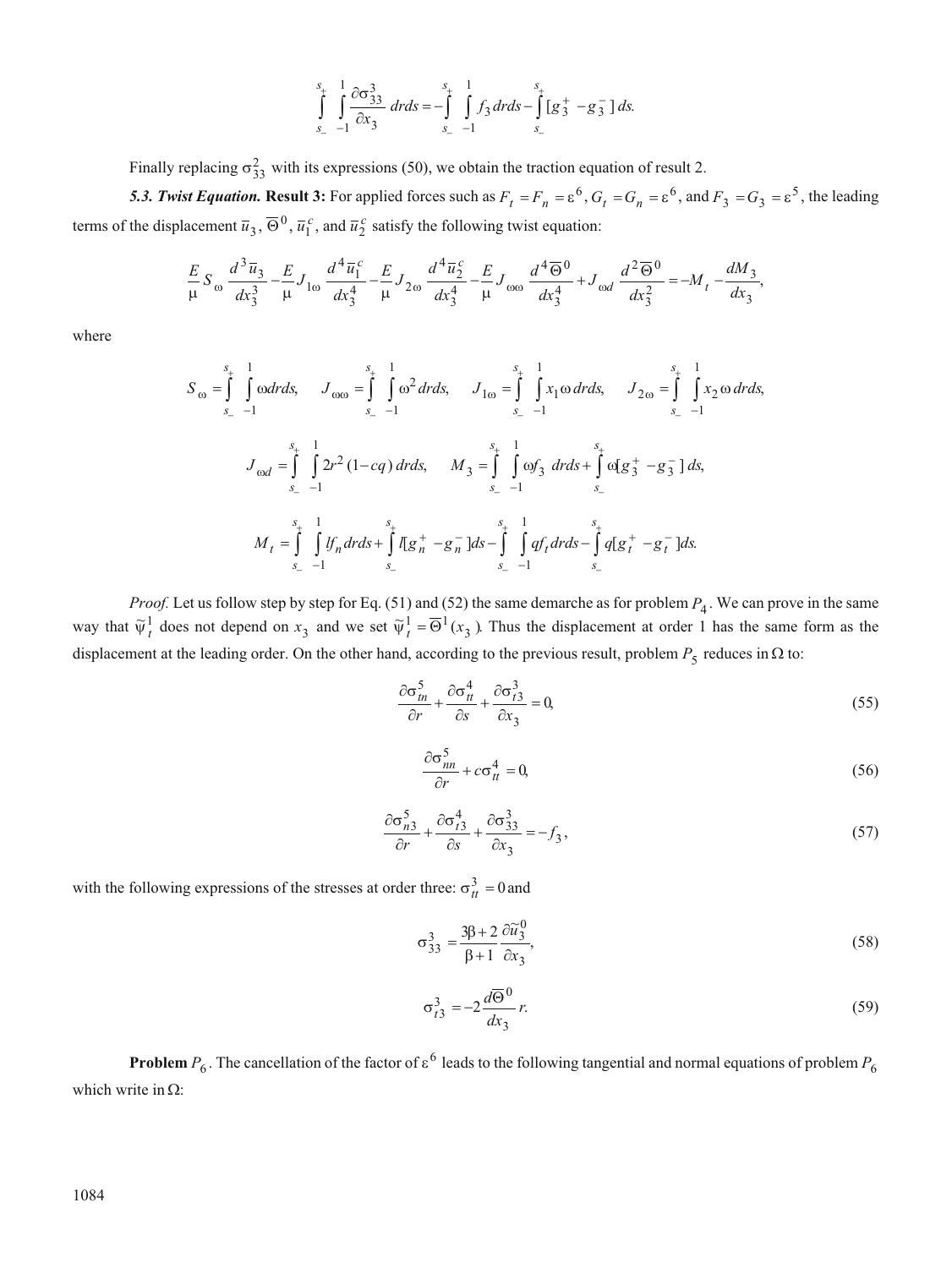$$
\frac{\partial \sigma_m^6}{\partial r} + \frac{\partial \sigma_d^5}{\partial s} - 2c \sigma_m^5 + rc \frac{\partial \sigma_d^4}{\partial s} + \frac{\partial \sigma_d^4}{\partial x_3} = -f_t,
$$
\n(60)

$$
\frac{\partial \sigma_{nn}^6}{\partial r} + \frac{\partial \sigma_{tn}^5}{\partial s} + c \sigma_{tt}^5 - c \sigma_{nn}^5 + rc^2 \sigma_{tt}^4 = -f_n,
$$
\n(61)

with the boundary conditions for  $r = \pm 1$ 

$$
\sigma_{tn}^6 = g_t^{\pm},\tag{62}
$$

$$
\sigma_{nn}^6 = g_n^{\pm} \,. \tag{63}
$$

Let us integrate Eqs. (60) and (61) over the thickness. Using the boundary conditions (62) and (63), we obtain the system:

$$
\int_{-1}^{1} \left( \frac{\partial \sigma_{tt}^5}{\partial s} - 2c \sigma_{tn}^5 + rc \frac{\partial \sigma_{tt}^4}{\partial s} + \frac{\partial \sigma_{t3}^4}{\partial x_3} \right) dr = -\int_{-1}^{1} f_t dr - [g_t^+ - g_t^-] \tag{64}
$$

$$
\int_{-1}^{1} \left( \frac{\partial \sigma_m^5}{\partial s} + c \sigma_u^5 - c \sigma_m^5 + r c^2 \sigma_u^4 \right) dr = -\int_{-1}^{1} f_n dr - [g_n^+ - g_n^-]
$$
\n(65)

Let us now use equations of problem  $P_5$ . First multiplying Eqs. (55) and (56) with *rc*, we obtain:

$$
\int_{-1}^{1} \left( rc \frac{\partial \sigma_m^5}{\partial r} + rc \frac{\partial \sigma_d^4}{\partial s} + rc \frac{\partial \sigma_{t3}^3}{\partial x_3} \right) dr = 0, \quad \int_{-1}^{1} \left( rc \frac{\partial \sigma_m^5}{\partial r} + rc^2 \sigma_d^4 \right) dr = 0.
$$

An integration by parts of the previous equations leads to:

$$
\int_{-1}^{1} \left( -c\sigma_m^5 + rc \frac{\partial \sigma_u^4}{\partial s} + rc \frac{\partial \sigma_{t3}^3}{\partial x_3} \right) dr = 0,
$$
\n(66)

$$
\int_{-1}^{1} \left(-c\sigma_{nn}^{5} + rc^{2}\sigma_{tt}^{4}\right)dr = 0.
$$
\n(67)

Then replacing (66) and (67) in (64) and (65) respectively, we get:

$$
\int_{-1}^{1} \left( \frac{\partial \sigma_{tt}^5}{\partial s} - c \sigma_{tn}^5 - rc \frac{\partial \sigma_{t3}^3}{\partial x_3} + \frac{\partial \sigma_{t3}^4}{\partial x_3} \right) dr = -\int_{-1}^{1} f_t dr - [g_t^+ - g_t^-]
$$
(68)

$$
\int_{-1}^{1} \left( \frac{\partial \sigma_m^5}{\partial s} + c \sigma_u^5 \right) dr = -\int_{-1}^{1} f_n dr - \left[ g_n^+ - g_n^- \right].
$$
\n(69)

Now we shall multiply (68) with  $q(s)$  and (69) with  $l(s)$ . We obtain:

$$
\int_{-1}^{1} \left( q \frac{\partial \sigma_u^5}{\partial s} - q c \sigma_m^5 - q r c \frac{\partial \sigma_{t3}^3}{\partial x_3} + q \frac{\partial \sigma_{t3}^4}{\partial x_3} \right) dr = -\int_{-1}^{1} q f_t dr - q [g_t^+ - g_t^-]
$$
(70)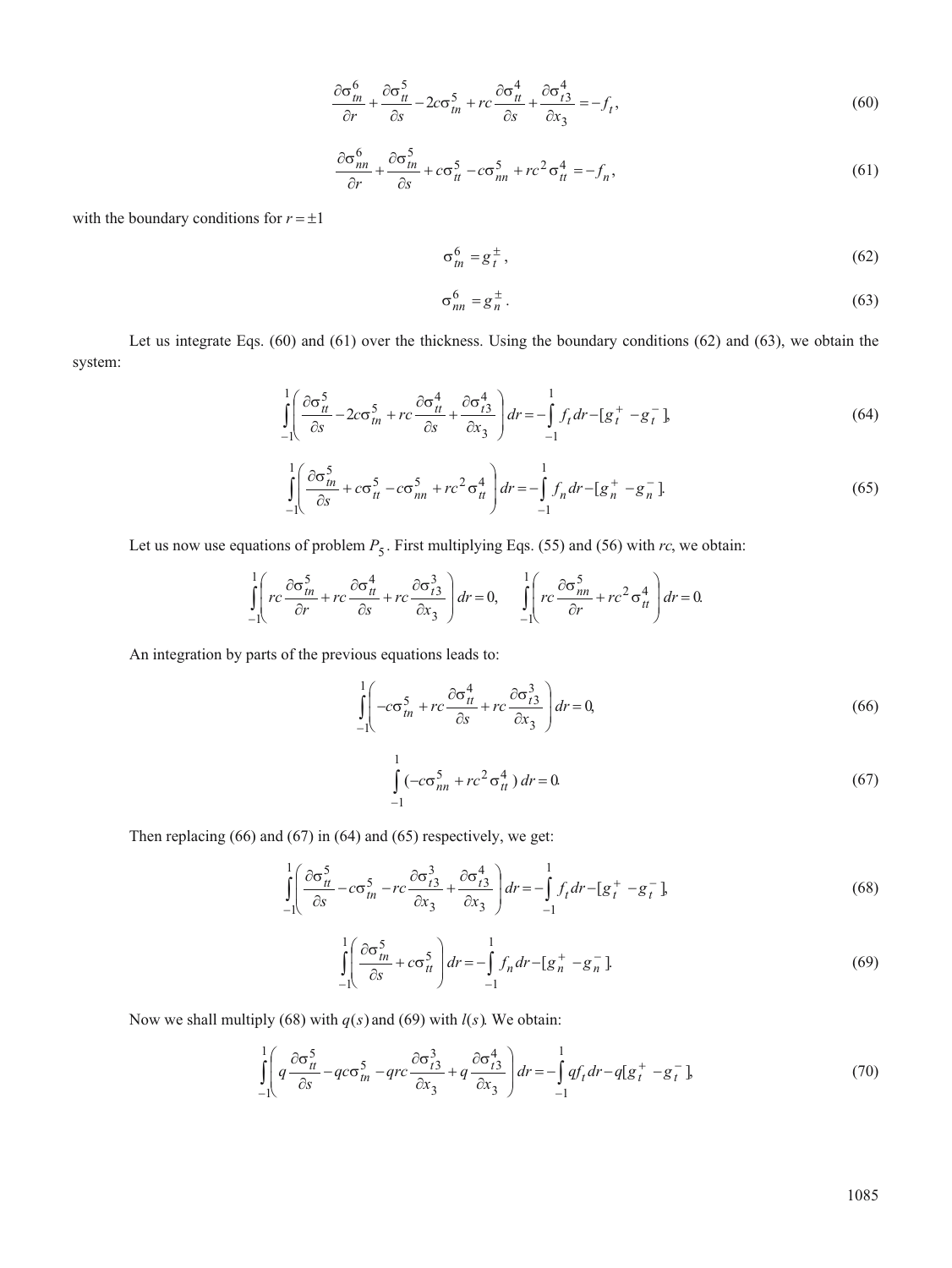$$
\int_{-1}^{1} \left( l \frac{\partial \sigma_m^5}{\partial s} + l c \sigma_d^5 \right) dr = -\int_{-1}^{1} l f_n dr - l [g_n^+ - g_n^-].
$$
\n(71)

Using the following equalities:

$$
q\frac{\partial \sigma_H^5}{\partial s} = \frac{\partial (q\sigma_H^5)}{\partial s} - \frac{\partial q}{\partial s} \sigma_H^5, \qquad l\frac{\partial \sigma_H^5}{\partial s} = \frac{\partial (l\sigma_H^5)}{\partial s} - \frac{\partial l}{\partial s} \sigma_H^5
$$

we reduce Eqs. (70) and (71) to

$$
\int_{-1}^{1} \left( \frac{\partial (q\sigma_{tt}^{5})}{\partial s} - \frac{\partial q}{\partial s} \sigma_{tt}^{5} - qcc \frac{\partial \sigma_{tt}^{5}}{\partial x_{3}} + q \frac{\partial \sigma_{t3}^{4}}{\partial x_{3}} \right) dr = -\int_{-1}^{1} qf_{t} dr - q[g_{t}^{+} - g_{t}^{-}]
$$

$$
\int_{-1}^{1} \left( \frac{\partial (l\sigma_{tn}^{5})}{\partial s} - \frac{\partial l}{\partial s} \sigma_{tn}^{5} + lcc \frac{\partial \sigma_{tt}^{5}}{\partial x_{3}} \right) dr = -\int_{-1}^{1} l f_{n} dr - h[g_{n}^{+} - g_{n}^{-}]
$$

Now let us integrate the previous equations with respect to *s* after subtraction. We obtain

$$
\int_{s_{-}}^{s_{+}} \int_{-1}^{1} \left( \frac{\partial (q \sigma_{tt}^{5})}{\partial s} - \frac{\partial l \sigma_{tn}^{5}}{\partial s} - \left[ \frac{\partial q}{\partial s} + cl \right] \sigma_{tt}^{5} + \left[ \frac{\partial l}{\partial s} - cq \right] \sigma_{tn}^{5} - r c q \frac{\partial \sigma_{t3}^{3}}{\partial x_{3}} + q \frac{\partial \sigma_{t3}^{4}}{\partial x_{3}} \right) dr ds = M_{t}, \tag{72}
$$

where  $M_t$ , whose expression is given in result 3, denotes the twist torque calculated at point *C*. To simplify the previous equations, we use on one hand the geometrical properties  $\frac{\partial}{\partial \theta}$  $\frac{dq}{dt} + cl =$ *s*  $cl = 0$  and  $\frac{\partial l}{\partial s} - cq =$ *s*  $cq = 1$ , and on the other hand the boundary conditions  $\sigma_{tt}^5 = 0$  and  $\sigma_{tn}^5 = 0$  on  $s = s_$  and  $s = s_+$ . Then Eq. (72) reduces to

$$
\int_{s_-}^{s_+} \int_{-1}^{1} \left( \sigma_m^5 - r c q \frac{\partial \sigma_{t3}^3}{\partial x_3} + q \frac{\partial \sigma_{t3}^4}{\partial x_3} \right) dr ds = M_t.
$$

Now we multiply Eq. (55) by *r* and integrate it over a section. We get:

$$
\int_{s_-}^{s_+} \int_{-1}^{1} \left( r \frac{\partial \sigma_m^5}{\partial r} + r \frac{\partial \sigma_H^4}{\partial s} + r \frac{\partial \sigma_{t3}^3}{\partial x_3} \right) dr ds = 0.
$$

Using the boundary condition  $\sigma_{tt}^4 = 0$  on  $s = s_+$  and  $s = s_+$ , an integration by part of the first term leads to:

$$
\int_{S_{-}}^{S_{+}} \int_{-1}^{1} \sigma_{in}^{5} dr ds = \int_{S_{-}}^{S_{+}} \int_{-1}^{1} r \frac{\partial \sigma_{t3}^{3}}{\partial x_{3}} dr ds.
$$
 (73)

On the other hand, we shall multiply Eq.  $(57)$  with the sectorial area  $\omega$  and integrate the result over a section. We get:

$$
\int_{s_{-}}^{s_{+}} \int_{-1}^{1} \left( \omega \frac{\partial \sigma_{n3}^{5}}{\partial r} + \omega \frac{\partial \sigma_{n3}^{4}}{\partial s} + \omega \frac{\partial \sigma_{33}^{3}}{\partial x_{3}} \right) dr ds = -\int_{s_{-}}^{s_{+}} \int_{-1}^{1} \omega f_{3} dr ds. \tag{74}
$$

Using the property

$$
\omega \frac{\partial \sigma_{t3}^4}{\partial s} = \frac{\partial (\omega \sigma_{t3}^4)}{\partial s} - \frac{d\omega}{ds} \sigma_{t3}^4 = \frac{\partial (\omega \sigma_{t3}^4)}{\partial s} + q \sigma_{t3}^4
$$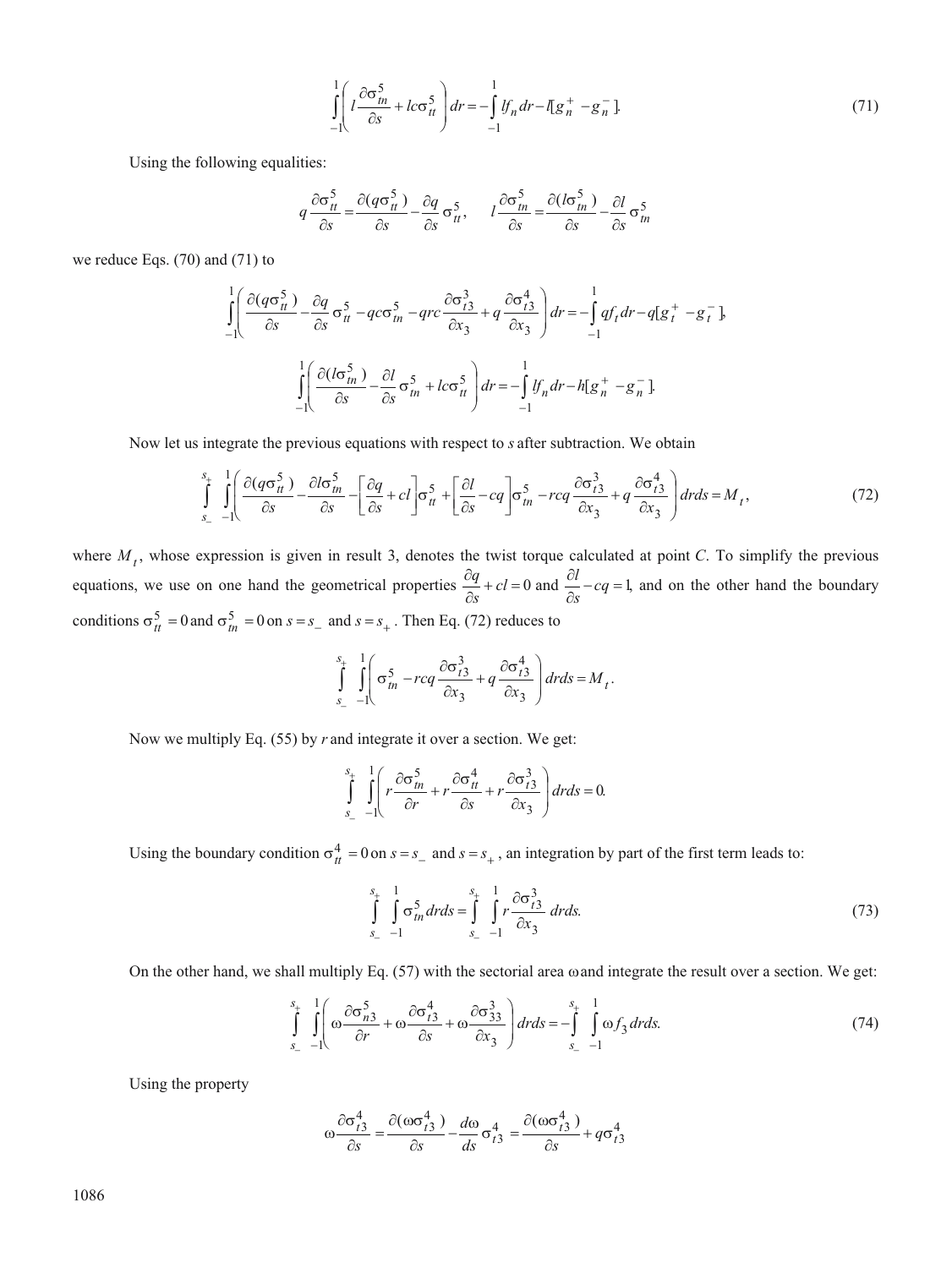and the boundary condition (54), we obtain

$$
\int_{s_-}^{s_+} \int_{-1}^{1} \left( \frac{\partial (\omega \sigma_{t3}^4)}{\partial s} + q \sigma_{t3}^4 + \omega \frac{\partial \sigma_{33}^3}{\partial x_3} \right) dr ds = -\int_{s_-}^{s_+} \int_{-1}^{1} \omega f_3 \ dr ds - \int_{s_-}^{s_+} \omega [g_3^+ - g_3^-] ds.
$$

With the boundary condition  $\int_{-1}^{1} \sigma_{t3}^4 dr$ 1  $\int_{-1}^{1} \sigma_{t3}^{4} dr = 0$  on  $s = s_{-}$  and  $s = s_{+}$ , the last equation reduces to:

$$
\int_{s_{-}}^{s_{+}} \int_{-1}^{1} \left( q \sigma_{t3}^{4} + \omega \frac{\partial \sigma_{33}^{3}}{\partial x_{3}} \right) dr ds = -\int_{s_{-}}^{s_{+}} \int_{-1}^{1} \omega f_{3} dr ds - \int_{s_{-}}^{s_{+}} \omega [g_{3}^{+} - g_{3}^{-}] ds.
$$

Now let us derive the last equation with respect to  $x_3$ . We obtain the relation:

$$
\int_{s_{-}}^{s_{+}} \int_{-1}^{1} q \frac{\partial \sigma_{t3}^{4}}{\partial x_{3}} dr ds = -\int_{s_{-}}^{s_{+}} \int_{-1}^{1} \omega \frac{\partial^{2} \sigma_{33}^{3}}{\partial x_{3}^{2}} dr ds - \frac{dM_{3}}{dx_{3}},
$$
\n(75)

where the expression of  $M_3$  is given in result 3. To finish let us replace  $\sigma_{tn}^5$  and  $\sigma_{t3}^4$  with their expressions (73) and (75) in Eq. (72). We get:

$$
\int_{s_-}^{s_+} \int_{-1}^{1} \left( (1 - cq)r \frac{\partial \sigma_{t3}^3}{\partial x_3} - \omega \frac{\partial^2 \sigma_{33}^3}{\partial x_3^2} \right) dr ds = M_t + \frac{dM_3}{dx_3}.
$$

Finally, replacing  $\sigma_{t3}^3$  and  $\sigma_{33}^3$  with their expressions (58)–(59), we obtain the twist equilibrium equation of result 3. **5.4. Bending Equations. Result 4:** For force levels such as  $F_t = F_n = \varepsilon^6$ ,  $G_t = G_n = \varepsilon^6$ , and  $F_3 = G_3 = \varepsilon^5$ , the leading terms of the displacements  $\overline{u}_3$ ,  $\overline{\Theta}^0$ ,  $\overline{u}_1^c$ , and  $\overline{u}_2^c$  are solutions of the following bending equations:

$$
\frac{E}{\mu} S_1 \frac{d^3 \overline{u}_3}{dx_3^3} - \frac{E}{\mu} J_{11} \frac{d^4 \overline{u}_1^c}{dx_3^4} - \frac{E}{\mu} J_{12} \frac{d^4 \overline{u}_2^c}{dx_3^4} - \frac{E}{\mu} J_{1\omega} \frac{d^4 \overline{\Theta}^0}{dx_3^4} + J_{1d} \frac{d^2 \overline{\Theta}^0}{dx_3^2} = -P_1 - \frac{dM_{31}}{dx_3},
$$
\n
$$
\frac{E}{\mu} S_2 \frac{d^3 \overline{u}_3}{dx_3^3} - \frac{E}{\mu} J_{12} \frac{d^4 \overline{u}_1^c}{dx_3^4} - \frac{E}{\mu} J_{22} \frac{d^4 \overline{u}_2^c}{dx_3^4} - \frac{E}{\mu} J_{2\omega} \frac{d^4 \overline{\Theta}^0}{dx_3^4} + J_{2d} \frac{d^2 \overline{\Theta}^0}{dx_3^2} = -P_2 - \frac{dM_{32}}{dx_3},
$$

where

$$
S_{1} = \int_{s_{-}}^{s_{+}} \int_{-1}^{1} x_{1} dr ds, \t S_{2} = \int_{s_{-}}^{s_{+}} \int_{-1}^{1} x_{2} dr ds, \t J_{11} = \int_{s_{-}}^{s_{+}} \int_{-1}^{1} x_{1}^{2} dr ds,
$$
  

$$
J_{22} = \int_{s_{-}}^{s_{+}} \int_{-1}^{1} x_{2}^{2} dr ds, \t J_{12} = \int_{s_{-}}^{s_{+}} \int_{-1}^{1} x_{1} x_{2} dr ds, \t J_{1\omega} = \int_{s_{-}}^{s_{+}} \int_{-1}^{1} x_{1} \omega dr ds,
$$
  

$$
J_{2\omega} = \int_{s_{-}}^{s_{+}} \int_{-1}^{1} x_{2} \omega dr ds, \t J_{1d} = \int_{s_{-}}^{s_{+}} \int_{-1}^{1} 2r^{2} c \cos \omega dr ds, \t J_{2d} = \int_{s_{-}}^{s_{+}} \int_{-1}^{1} 2r^{2} c \sin \omega dr ds
$$

and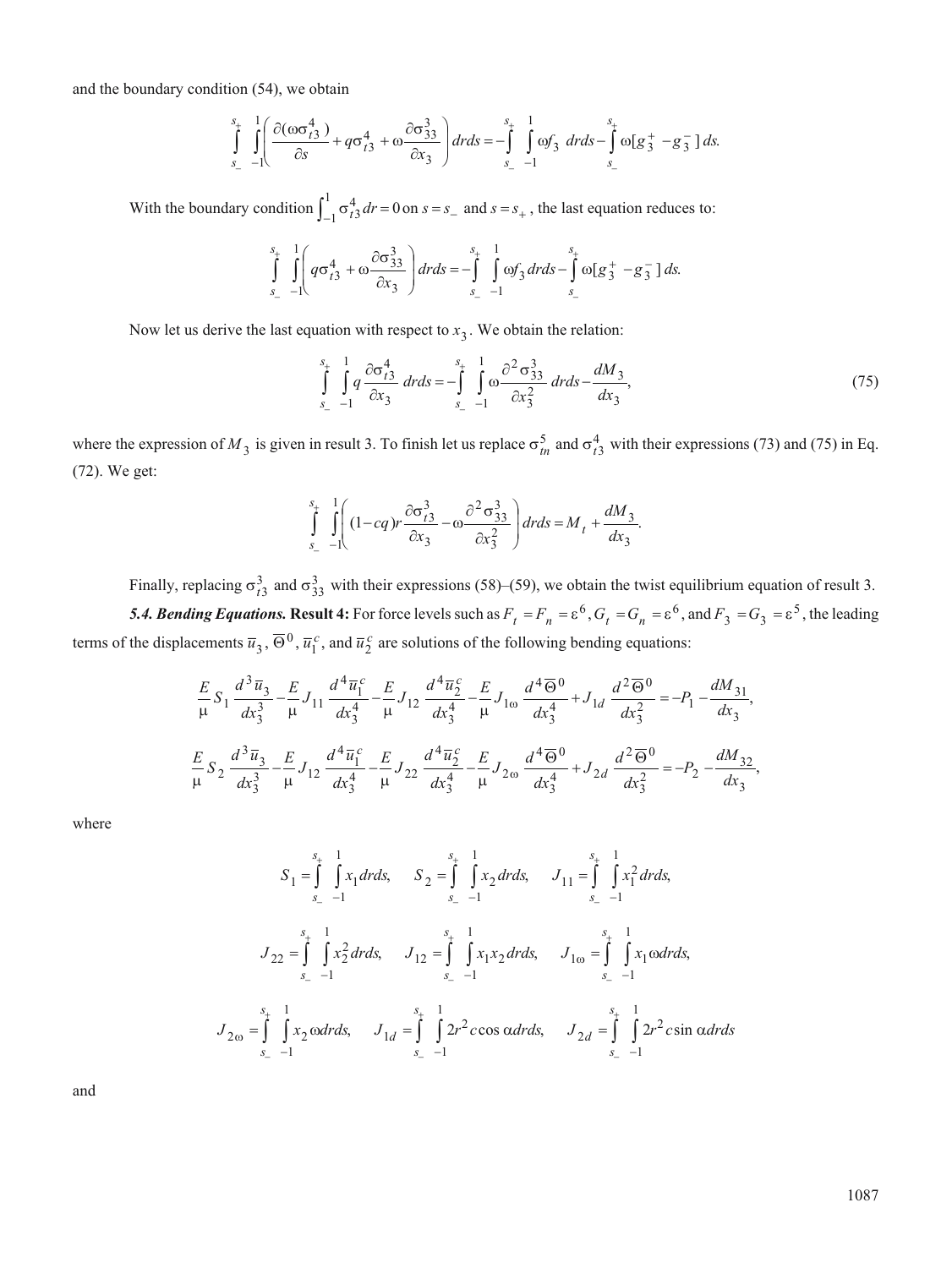$$
P_{1} = \int_{s_{-}}^{s_{+}} \int_{s_{-}}^{1} \cos \alpha f_{t} dr ds + \int_{s_{-}}^{s_{+}} \cos \alpha [g_{t}^{+} - g_{t}^{-}] ds - \int_{s_{-}}^{s_{+}} \int_{s_{-}}^{1} \sin \alpha f_{n} dr ds - \int_{s_{-}}^{s_{+}} \sin \alpha [g_{n}^{+} - g_{n}^{-}] ds,
$$
  
\n
$$
P_{2} = \int_{s_{-}}^{s_{+}} \int_{s_{-}}^{1} \sin \alpha f_{t} dr ds + \int_{s_{-}}^{s_{+}} \sin \alpha [g_{t}^{+} - g_{t}^{-}] ds + \int_{s_{-}}^{s_{+}} \int_{s_{-}}^{1} \cos \alpha f_{n} dr ds + \int_{s_{-}}^{s_{+}} \cos \alpha [g_{n}^{+} - g_{n}^{-}] ds,
$$
  
\n
$$
M_{31} = \int_{s_{-}}^{s_{+}} \int_{s_{-}}^{1} x_{1} f_{3} dr ds + \int_{s_{-}}^{s_{+}} x_{1} [g_{3}^{+} - g_{3}^{-}] ds, \qquad M_{32} = \int_{s_{-}}^{s_{+}} \int_{s_{-}}^{1} x_{2} f_{3} dr ds + \int_{s_{-}}^{s_{+}} x_{2} [g_{3}^{+} - g_{3}^{-}] ds.
$$

*Proof.* Let us start again from Eqs. (68)–(69). We have:

$$
\int_{-1}^{1} \left( \frac{\partial \sigma_u^5}{\partial s} - c \sigma_m^5 - rc \frac{\partial \sigma_{t3}^3}{\partial x_3} + \frac{\partial \sigma_{t3}^4}{\partial x_3} \right) dr = -\int_{-1}^{1} f_t dr - [g_t^+ - g_t^-] \tag{76}
$$
\n
$$
\int_{-1}^{1} \left( \frac{\partial \sigma_m^5}{\partial s} + c \sigma_u^5 \right) dr = -\int_{-1}^{1} f_n dr - [g_n^+ - g_n^-] \tag{77}
$$

We shall multiply them respectively with cos  $\alpha$  and sin  $\alpha$ . Then an integration over a section leads to:

J

 $1 \qquad -1$ 

$$
\int_{s_{-}}^{s_{+}} \int_{-1}^{1} \left( \cos \alpha \frac{\partial \sigma_{tt}^{5}}{\partial s} - c \cos \alpha \sigma_{tn}^{5} - r \cos \alpha \frac{\partial \sigma_{t3}^{3}}{\partial x_{3}} + \cos \alpha \frac{\partial \sigma_{t3}^{4}}{\partial x_{3}} \right) dr ds = -\int_{s_{-}}^{s_{+}} p_{t} \cos \alpha ds,
$$
  

$$
\int_{s_{-}}^{s_{+}} \int_{-1}^{1} \left( \sin \alpha \frac{\partial \sigma_{tn}^{5}}{\partial s} + c \sin \alpha \sigma_{tt}^{5} \right) dr ds = -\int_{s_{-}}^{s_{+}} p_{n} \sin \alpha ds,
$$

with  $p_t = \int_{-1}^{1} f_t dr + [g_t^+ - g_t^-]$  and  $p_n = \int_{-1}^{1} f_n dr + [g_n^+ - g_n^-]$ . Using the following properties:

l

$$
\cos \alpha \frac{\partial \sigma_h^5}{\partial s} = \frac{\partial (\cos \alpha \sigma_h^5)}{\partial s} + c \sin \alpha \sigma_h^5,
$$
  

$$
\sin \alpha \frac{\partial \sigma_h^5}{\partial s} = \frac{\partial (\sin \alpha \sigma_h^5)}{\partial s} - c \cos \alpha \sigma_h^5,
$$

we get

$$
\int_{s_{-}}^{s_{+}} \int_{-1}^{1} \left( \frac{\partial(\cos \alpha \sigma_{tt}^{5})}{\partial s} + c \sin \alpha \sigma_{tt}^{5} - c \cos \alpha \sigma_{tn}^{5} - r \cos \alpha \frac{\partial \sigma_{t3}^{3}}{\partial x_{3}} + \cos \alpha \frac{\partial \sigma_{t3}^{4}}{\partial x_{3}} \right) dr ds
$$
  
=  $-\int_{s_{-}}^{s_{+}} p_{t} \cos \alpha \ ds \int_{s_{-}}^{s_{+}} \int_{-1}^{1} \left( \frac{\partial(\sin \alpha \sigma_{tn}^{5})}{\partial s} - c \cos \alpha \sigma_{tn}^{5} + c \sin \alpha \sigma_{tt}^{5} \right) dr ds = -\int_{s_{-}}^{s_{+}} p_{n} \sin \alpha \ ds.$ 

By substraction, we obtain finally:

$$
\int_{s_{-}}^{s_{+}} \int_{-1}^{1} -rc\cos\alpha \frac{\partial \sigma_{t3}^{3}}{\partial x_{3}} + \cos\alpha \frac{\partial \sigma_{t3}^{4}}{\partial x_{3}} dr ds = -P_{1}.
$$
\n(78)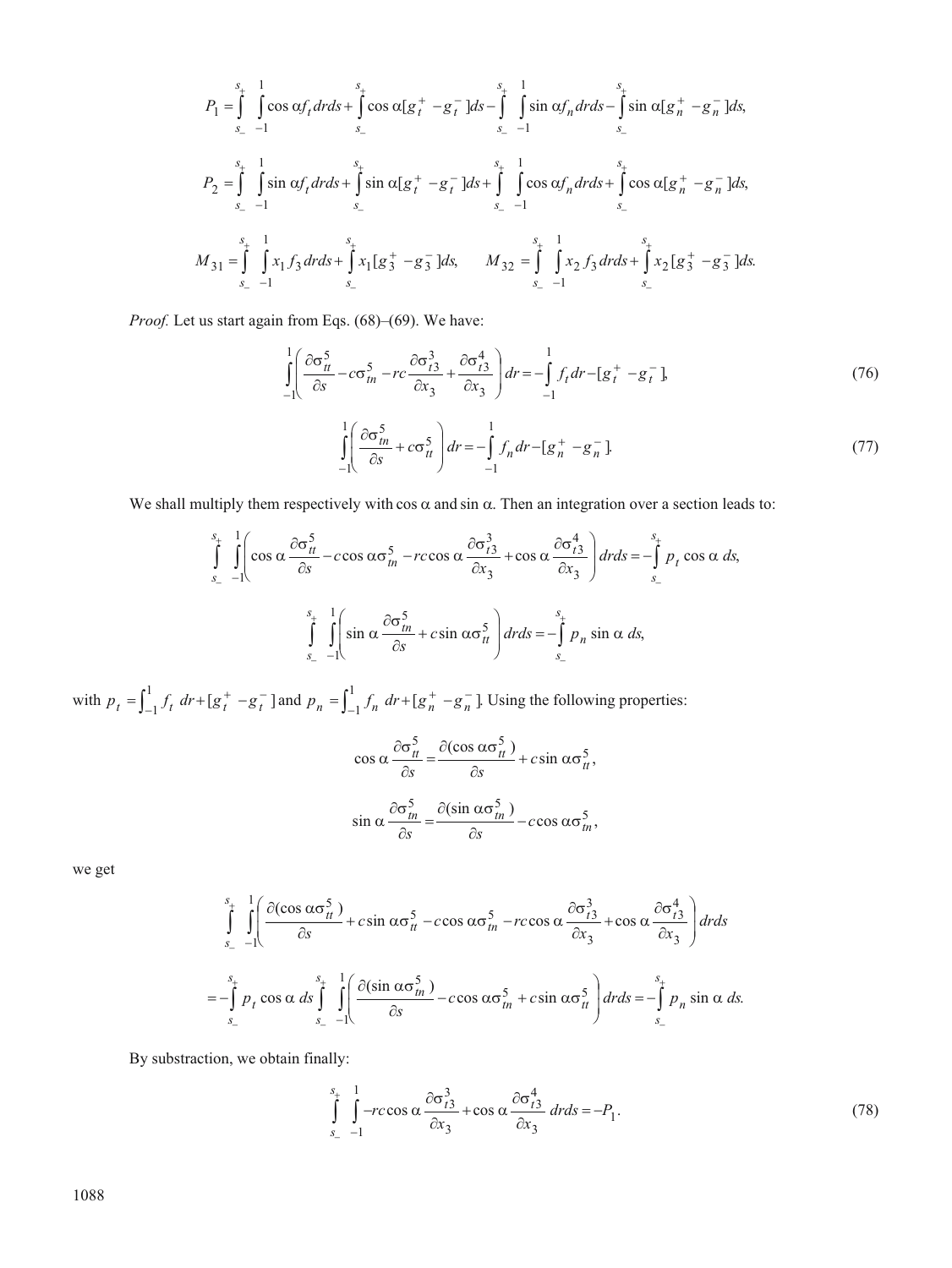On the other hand, let us multiply Eq.  $(57)$  with  $x_1$  and integrate the result over a section. We get

$$
\int_{s_-}^{s_+} \int_{-1}^{1} \left( x_1 \frac{\partial \sigma_{n3}^5}{\partial r} + x_1 \frac{\partial \sigma_{n3}^4}{\partial s} + x_1 \frac{\partial \sigma_{33}^3}{\partial x_3} \right) dr ds = -\int_{s_-}^{s_+} \int_{-1}^{1} x_1 f_3 dr ds.
$$

Then using the equality *x s x s*  $\frac{\partial \sigma_{t3}^4}{\partial s} = \frac{\partial (x_1 \sigma_{t3}^4)}{\partial s}$  - cos  $\alpha \sigma_t^4$  $\frac{\partial \sigma_{t3}^4}{\partial s} = \frac{\partial (x_1 \sigma_{t3}^4)}{\partial s}$  - cos  $\alpha \sigma_{t3}^4$ , the boundary condition (54) and  $\sigma_{t3}^4 = 0$  for  $s = s_{\pm}$ , we obtain:

$$
\int_{s_{-}}^{s_{+}} \int_{-}^{1} \left( -\cos \alpha \sigma_{t3}^{4} + x_{1} \frac{\partial \sigma_{33}^{3}}{\partial x_{3}} \right) dr ds = -\int_{s_{-}}^{s_{+}} \int_{-}^{1} x_{1} f_{3} dr ds - \int_{s_{-}}^{s_{+}} x_{1} [g_{3}^{+} - g_{3}^{-}] ds. \tag{79}
$$

Now let us derive Eq. (79) with respect to  $x_3$ . We get

$$
\int_{s_{-}}^{s_{+}} \int_{-1}^{1} \left( -\cos \alpha \frac{\partial \sigma_{t3}^{4}}{\partial x_{3}} + x_{1} \frac{\partial^{2} \sigma_{33}^{3}}{\partial x_{3}^{2}} \right) dr ds = -\frac{dM_{31}}{dx_{3}}.
$$
\n(80)

Adding Eqs. (78) and (80), we have

$$
\int_{s_-}^{s_+} \int_{-1}^{1} \left( -rc \cos \alpha \frac{\partial \sigma_{t3}^3}{\partial x_3} + x_1 \frac{\partial^2 \sigma_{33}^3}{\partial x_3^2} \right) dr ds = -P_1 - \frac{dM_{31}}{dx_3}.
$$

Finally, replacing  $\sigma_{t3}^3$  and  $\sigma_{33}^3$  by their respective expressions, we obtain the bending equation in the direction  $e_1$  of result 4. The bending equation in the direction  $e_2$  is obtained in the same way, by permutation of the indices.

**6. Comparison with Vlassov Model.** To compare the one-dimensional thin-walled beam model obtained at results 1 to 4 to Vlassov model, we shall first go back to the initial dimensional domain  $\Omega^*$  and to the dimensional variables  $u_t^*$ ,  $u_n^*$ ,  $u_3^*$ ,  $f^*$ , and  $g^*$ . To do this, let us define

$$
u_t^{*0} = u_{tt} u_t^0 = h u_t^0, \quad u_n^{*0} = u_{tt} u_n^0 = h u_n^0, \quad u_3^{*0} = u_{3t} u_t^0 = \varepsilon h u_3^0. \tag{81}
$$

We then have the following result:

**Result 5:** For force levels such as  $F_t = F_n = \varepsilon^6$ ,  $G_t = G_n = \varepsilon^6$ , and  $F_3 = G_3 = \varepsilon^5$ , the displacement  $(u_t^{*0}, u_n^{*0}, u_3^{*0})$  is of Vlassov type:

$$
\widetilde{u}_{t}^{*0} = \overline{u}_{1}^{*c} \cos(\alpha) + \overline{u}_{2}^{c*} \sin(\alpha) - q^{*}(s) \overline{\Theta}^{*0},
$$
  
\n
$$
\widetilde{u}_{n}^{*0} = -\overline{u}_{1}^{*c} \sin(\alpha) + \overline{u}_{2}^{c*} \cos(\alpha) + l^{*}(s) \overline{\Theta}^{*0},
$$
  
\n
$$
\widetilde{u}_{3}^{*0} = \overline{u}_{3}^{*} - x_{1}^{*} \frac{d\overline{u}_{1}^{*c}}{dx_{3}^{*}} - x_{2}^{*} \frac{d\overline{u}_{2}^{*c}}{dx_{3}^{*}} - \omega^{*} \frac{d\overline{\Theta}^{*0}}{dx_{3}^{*}}.
$$
\n(82)

Starting from result 1 and from the dimensional analysis on the geometric parameters performed, the proof of this result does not constitute any difficulty and is left to the reader. We just need to set  $\overline{u}_1^*{}^c = h\overline{u}_1^c$ ,  $\overline{u}_2^*{}^c = h\overline{u}_2^c$ ,  $\overline{u}_3^* = \varepsilon h\overline{u}_3$ ,  $\omega^* = d^2\omega$ ,  $\overline{\Theta}^{*0} = \varepsilon \overline{\Theta}^{0}$  and to use the relations  $h/L = \varepsilon^2$  and  $hL = d^2$  between the small parameters.

In the same way, we shall go back to dimensional variables in traction, twist and bending equations of results 2 to 4. However, we will not give here the complete dimensional equations, but only the reduced ones which are sufficient for a comparison with Vlassov model. We recall that the one-dimensional equations reduce to a much more simple form if they are written in a particular base, called "reduced basis". In this reduced basis, the directions  $e_1$  and  $e_2$  correspond to the principal inertial axis of the profile. Moreover the origin of the frame coincides with the center of gravity of the profile and the origin of the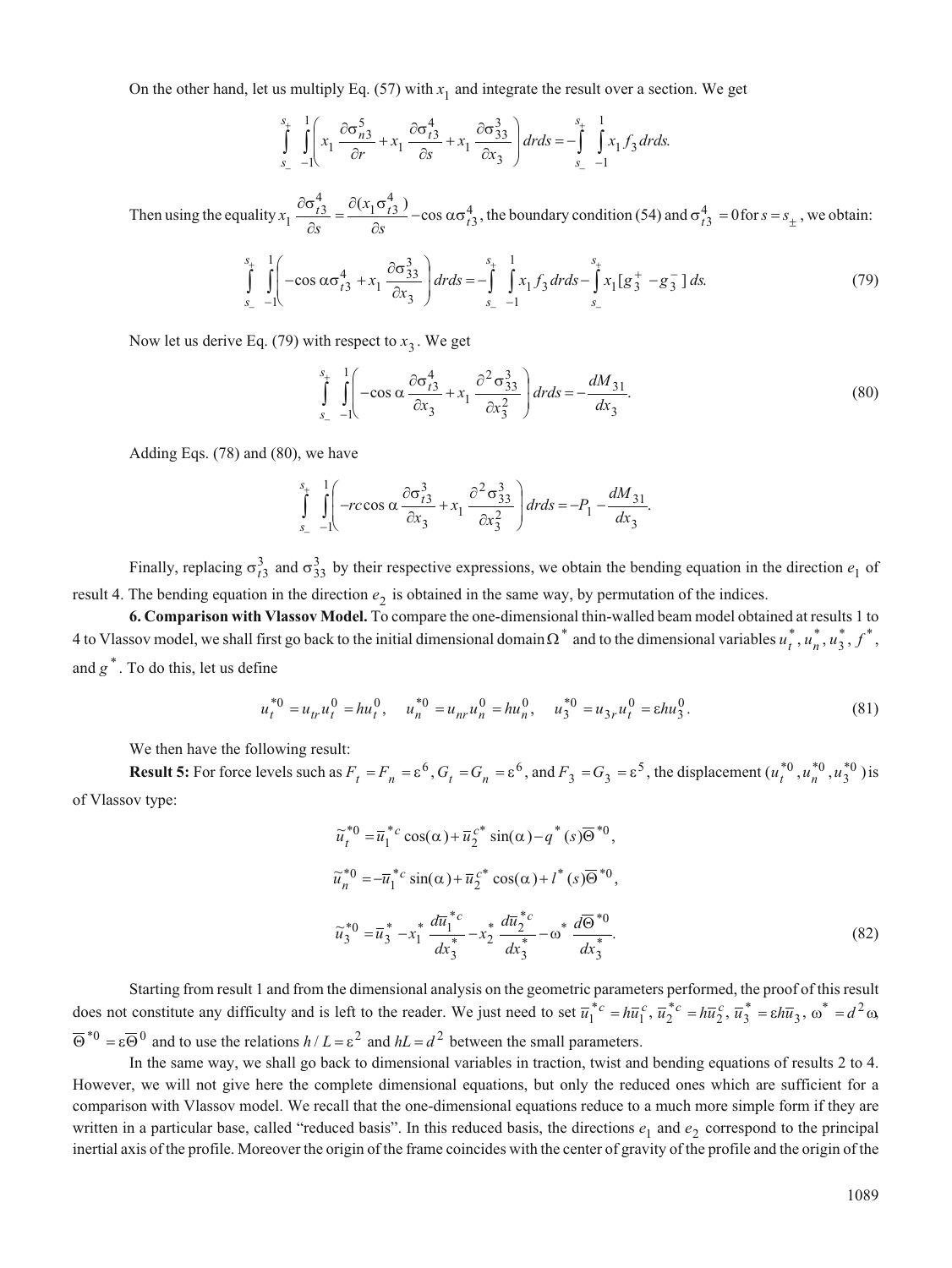sectorial area with the shear center. We then have the following result whose proof does not constitute any difficulty and is left to the reader:

**Result 6:** For force levels such as  $F_t = F_n = \varepsilon^6$ ,  $G_t = G_n = \varepsilon^6$ , and  $F_3 = G_3 = \varepsilon^5$ , the leading terms of the displacements  $\overline{u}_3^*, \overline{\Theta}^{*0}, \overline{u}_1^{*c}$ , and  $\overline{u}_2^{*c}$  are solution of the following reduced one-dimensional equilibrium equations:

$$
ES^* \frac{d^2 \overline{u}_3^{*0}}{dx_3^{*2}} = -P_3^*,\tag{83}
$$

$$
EJ_{\omega_{\omega_{\omega}}^{*}}^{*} \frac{d^{4}\overline{\Theta}^{*0}}{dx_{3}^{*4}} - \mu J_{\omega_{d}}^{*} \frac{d^{2}\overline{\Theta}^{*0}}{dx_{3}^{*2}} = M_{t}^{*} + \frac{dM_{3}^{*}}{dx_{3}^{*}},
$$
\n(84)

$$
EJ_{11}^* \frac{d^4 \overline{u}_1^{*c}}{dx_3^{*4}} - \mu J_{1d}^* \frac{d^2 \overline{\Theta}^{*0}}{dx_3^{*2}} = P_1^* + \frac{dM_{31}^*}{dx_3^*},
$$
\n(85)

$$
EJ_{22}^* \frac{d^4 \bar{u}_2^{*c}}{dx_3^{*4}} - \mu J_{2d}^* \frac{d^2 \bar{\Theta}^{*0}}{dx_3^{*2}} = P_2^* + \frac{dM_{32}^*}{dx_3^*}.
$$
\n(86)

The dimensional expressions of the forces and of the geometric constants involved in result 6 may be obtained easily fom results 2 to 4. We shall quote that the kinematics, the one-dimensional reduced traction and twist equilibrium equations of results 5 and 6 correspond exactly to Vlassov ones [47]. However the one-dimensional bending equations (85), (86) differ from Vlassov ones which write (in the reduced basis):

$$
EJ_{11}^* \frac{d^4 \overline{u}_1^{*c}}{dx_3^{*4}} = P_1^* + \frac{dM_{31}^*}{dx_3^*},
$$
\n(87)

$$
EJ_{22}^* \frac{d^4 \overline{u}_2^{*c}}{dx_3^{*4}} = P_2^* + \frac{dM_{32}^*}{dx_3^*}.
$$
\n(88)

Therefore, at the difference from Vlassov model, the bending equations (85), (86) contain a supplementary term coupling twist and bending effects. This coupling term is linked to the new geometrical constants  $J_{1d}^*$  and  $J_{2d}^*$  and does not seem to have any equivalent in the literature. It corresponds most probably to a correction at the second order of Vlassov model. Thus the model obtained by asymptotic expansion in this paper should improve Vlassov one where the twist angle and the bending displacements are uncoupled. (We recall that from Vlassov model, an external bending loading whose resultant induces a torque, will induce not only a bending displacement but also a twist. In contrary, a torque will induce only a twist, but no bending, unlike the model obtained in this paper where these two effects are coupled).

Let us quote that such a limitation of Vlassov theory (lack of coupling) already have been noticed by other authors [5, 6, 23, 43]. To improve Vlassov model, the authors proposed to add directly supplementary terms characterizing coupling effects in equilibrium equations.

**7. Conclusion.** In this paper we deduced by asymptotic expansion a one-dimensional linear model for thin-walled rods obtained for a strongly curved profile subjected to low force levels. The obtained kinematics, the one-dimensional traction and twist equilibrium equations of results 1 to 3 correspond exactly to Vlassov ones [47]. However, whereas Vlassov approach relies on a priori physical assumptions, with our approach the kinematics and equilibrium equations are directly deduced from the three-dimensional equilibrium equations for the level of applied forces considered. Thus the domain of validity of the obtained model can be specified precisely thanks to the dimensionless numbers introduced.

Another major result is that that this asymptotic approach leads to an explicit analytical expression of the geometrical constants involved in the one-dimensional equilibrium equations. In particular, we obtain a general analytical expression of the twist rigidity  $J^*_{\alpha d}$  , whereas in the literature only an approximate expression depending on an empiric coefficient is given [47].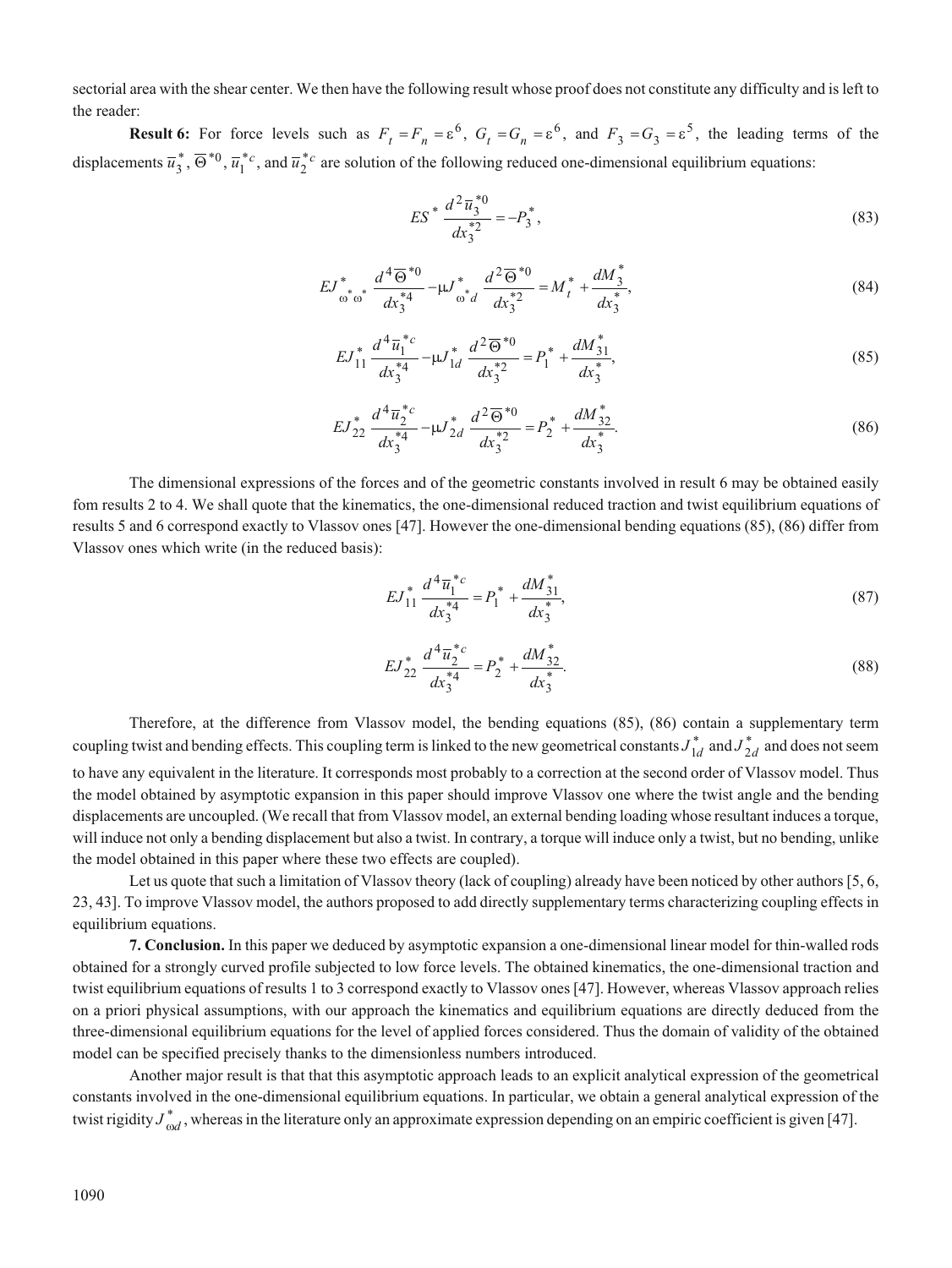Finally, it is important to notice that the one-dimensional bending equations of result 4 differ from Vlassov ones. At the difference from Vlassov model, we obtain a supplementary term coupling twist and bending effects. This coupling is due to the new geometrical constants  $J_{1d}^*$  and  $J_{2d}^*$  and does not seem to have any equivalent in the literature.

## **REFERENCES**

- 1. D. Caillerie, "Thin elastic and periodic plates," *Math. Meth. Appl. Sci*., **6**, 159–191 (1984).
- 2. P. G. Ciarlet and P. Destuynder, "Justification of the two-dimensional linear plate model," *J. Mécanique*, **18**, 315–344 (1979).
- 3. A. Cimetière, G. Geymonat, H. Le Dret, A. Raoult, and Z. Tutek, "Asymptotic theory and analysis for displacements and stress distribution in nonlinear elastic straight slender roads," *J. Elasticity*, **19**, 111–161 (1998).
- 4. A. Cimetière, A. Hamdouni, and O. Millet, "Le modèle linéaire usuel de plaque déduit de l'élasticité non linéaire tridimensionnelle," *C. R. Acad. Sci. Paris*, *Série II b*, **326**, 159–162 (1998).
- 5. J. M. Davies and P. Leach, "First-order generalised beam theory," *J. Constr. Steel Res*., **31**, 187–220 (1994).
- 6. J. M. Davies and P. Leach, "Second-order generalised beam theory," *J. Constr. Steel Res*., **31**, 221–241 (1994).
- 7. P. Destuynder, "A classification of thin shell theories," *Acta Appl. Math*., **4**, 15–63 (1985).
- 8. K. Elamri, A. Hamdouni, and O. Millet, "Le modèle linéaire de Novozhilov-Donnell déduit de l'élasticité non linéaire tridimensionnelle," *C. R. Acad. Sci. Paris*, *Série II b*, **327**, 1285–1290 (1999).
- 9. G. Geymonat, "Sur la commutativité des passages à la limite en théorie asymptotique des poutres composites," *C. R. Acad. Sci.*, *Série II*, **305**, 225–228 (1987).
- 10. A. Gjelsvik, *The Theory of Thin-Walled Bars*, John Wiley & Sons, N.Y. (1981).
- 11. A. L. Goldenveizer, "Derivation of an approximate theory of shells by means of asymptotic integration of the equations of the theory of elasticity," *Prikl. Math. Mech*., **27**, 593–608 (1963).
- 12. L. Grillet, A. Hamdouni, and O. Millet, "An asymptotic non-linear model for thin-walled rods," *C. R. Acad. Sci.*, *Paris*, *Série Mécanique*, **332**, 123–128 (2004).
- 13. L. Grillet, A. Hamdouni, and O. Millet, "Justification of the kinematic assumptions for thin-walled rods with shallow profile," *C. R. Mécanique*, **333**, 493–489 (2005).
- 14. V. I. Gulyaev, P. Z. Lugovoi, V. V. Gaidaichuk, I. L. Solov'ev, and I. V. Gorbunovich, "Effect of the length of a rotating drillstring on the stability of its quasistatic equilibrium," *Int. Appl. Mech*., **43**, No. 9, 1017–1023 (2007).
- 15. V. I. Gulyaev, P. Z. Lugovoi, S. N. Khudolii, and L. V. Glovach, "Theoretical identification of forces resisting longitudinal movement of drillstring in curved wells," *Int. Appl. Mech*., **43**, No. 11, 1248–1255 (2007).
- 16. A. Hamdouni and O. Millet, "Classification of thin shell models deduced from the nonlinear three-dimensional elasticity. Part I: The shallow shells," *Arch. Mech*., **55**(2), 135–175 (2003).
- 17. A. Hamdouni and O. Millet, "Classification of thin shell models deduced from the nonlinear three-dimensional elasticity. Part II: The strongly curved shells," *Arch. Mech*., **55**(2), 177–219 (2003).
- 18. A., Hamdouni and O. Millet, "An asymptotic non-linear model for thin-walled rods with strongly curved open cross-section," *Int. J. Non-Linear Mech*., **41**, 396–416 (2006).
- 19. T. Lewinski, "Effective models of composite periodic plates. I. Asymptotic solution," *Int. J. Solids Struct*., **27**(9), 1155–1172 (1991).
- 20. K. Madani, "Étude des structures élastiques élancées à rayon de courbure faiblement variable: une classification de modèles asymptotiques," *C. R. Acad. Sci.*, *Série II b*, **326**, 605–608 (1998).
- 21. J.-J. Marigo, H. Ghidouche, and Z. Sedkaoui, "Des poutres flexibles aux fils extensibles: une hierarchie de modèles asymptotiques," *C. R. Acad. Sci.*, *Série II b*, **326**, 79–84 (1998).
- 22. J.-J. Marigo and K. Madani, "Quelques modèles d'anneaux élastiques suivant les types de chargement," *C. R. Acad. Sci.*, *Série II b*, **326**, 805–810 (1998).
- 23. Ch. Massonnet, "A new approach (including shear lag) to elementary mechanics of materials," *Int. J. Solids Struct*., **19**(1), 33–54 (1983).